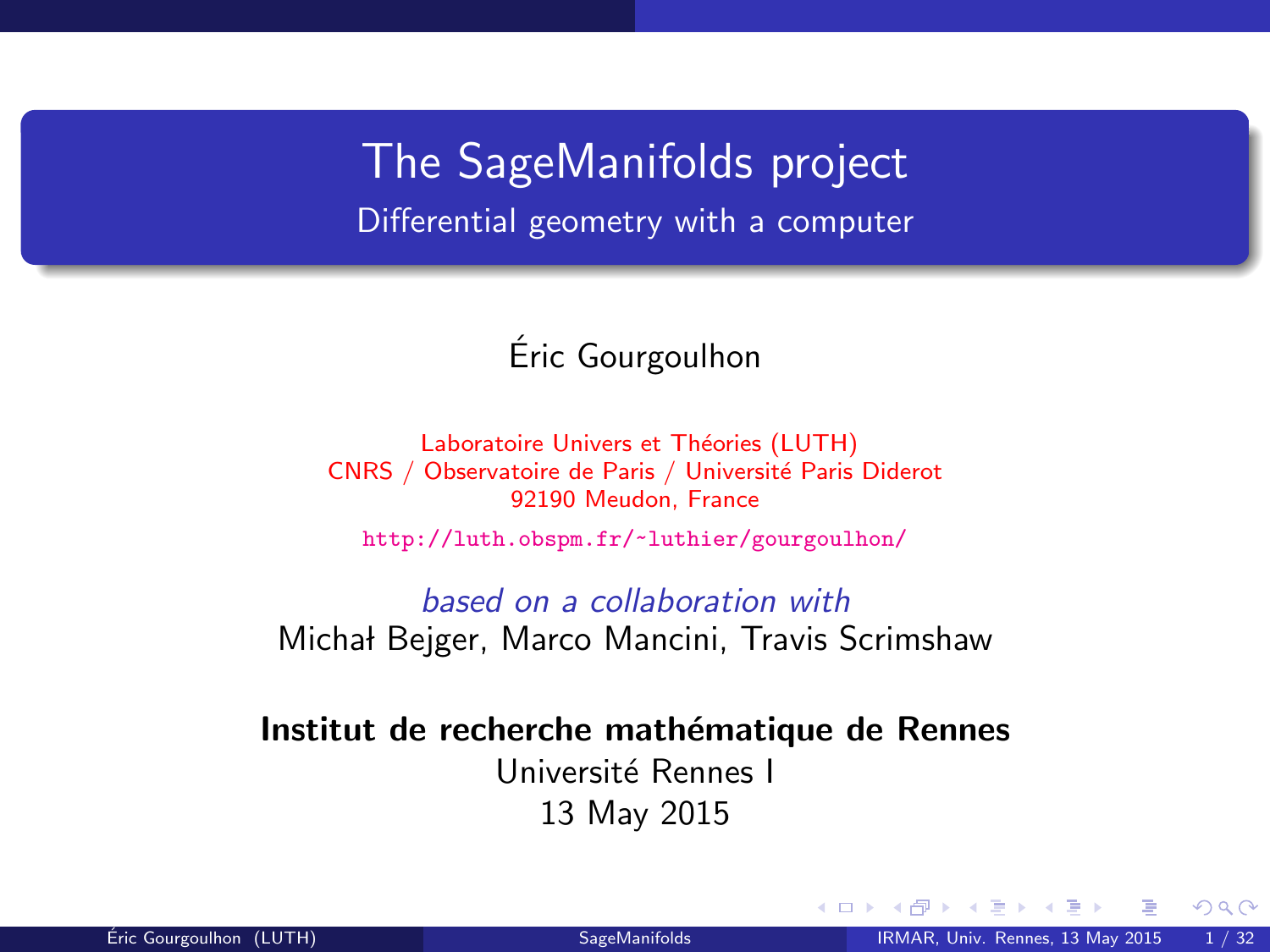- <sup>1</sup> [Computer differential geometry and tensor calculus](#page-2-0)
- <sup>2</sup> [The SageManifolds project](#page-17-0)
- 3 [Concrete examples:](#page-38-0)  $\mathbb{S}^2$  and  $\mathbb{H}^2$
- 4 [Conclusion and perspectives](#page-41-0)

4 0 8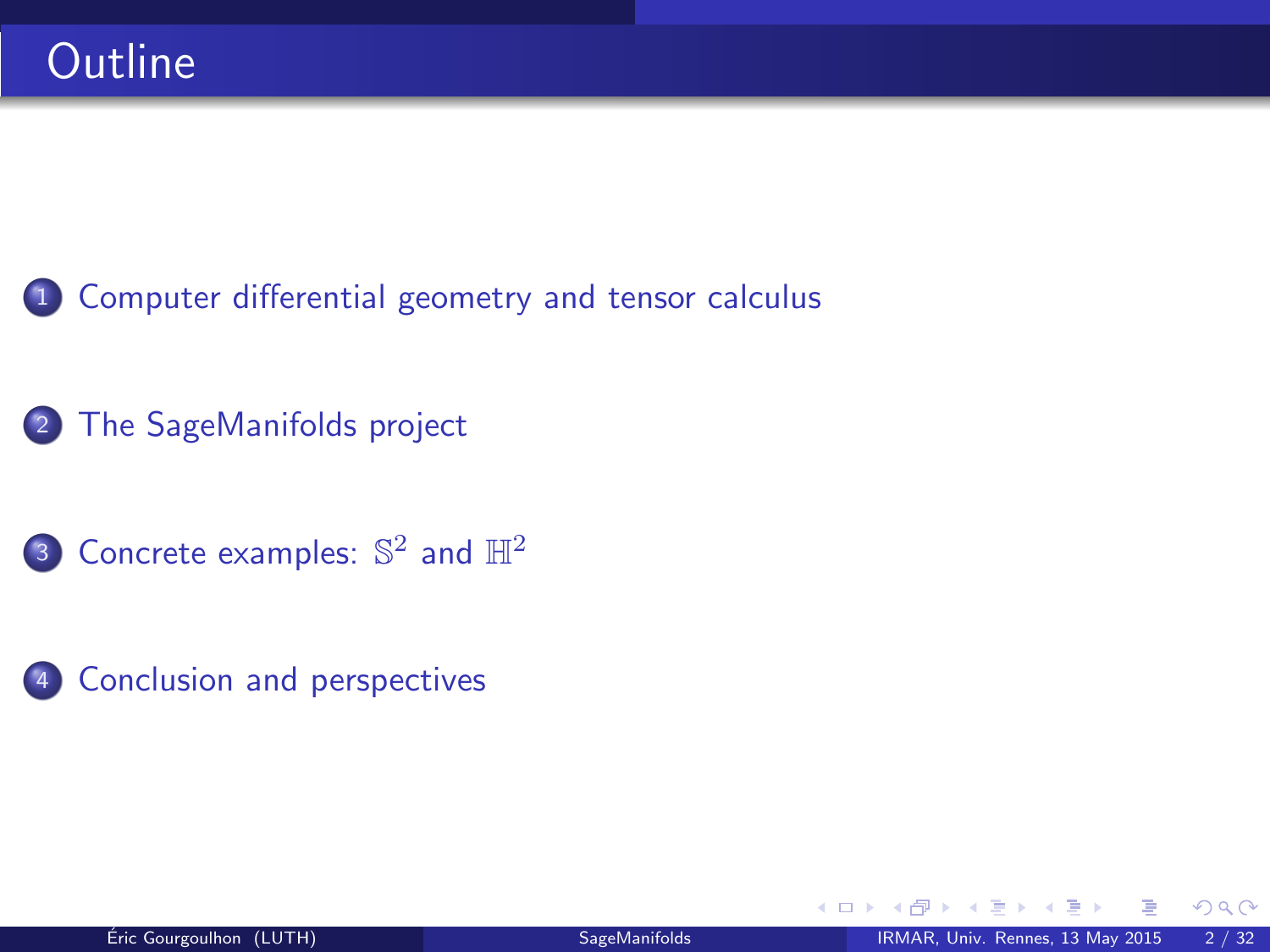# **Outline**

### <sup>1</sup> [Computer differential geometry and tensor calculus](#page-2-0)

### [The SageManifolds project](#page-17-0)

3 [Concrete examples:](#page-38-0)  $\mathbb{S}^2$  and  $\mathbb{H}^2$ 

#### **[Conclusion and perspectives](#page-41-0)**

<span id="page-2-0"></span> $298$ 

э  $\sim$ 

**← ロ ▶ → イ 同**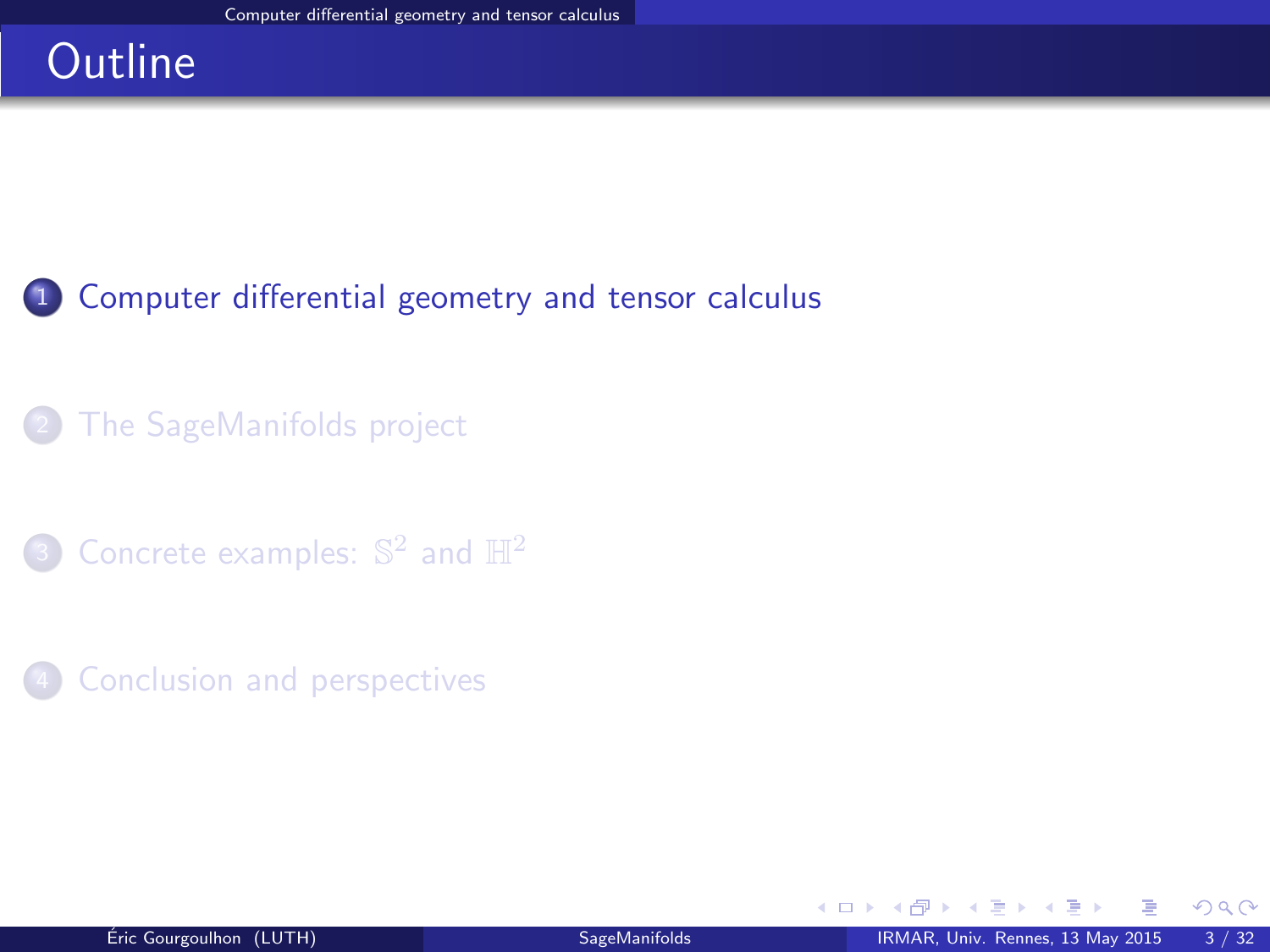Computer algebra system (CAS) started to be developed in the 1960's; for instance Macsyma (to become Maxima in 1998) was initiated in 1968 at MIT

<span id="page-3-0"></span>4 0 8 4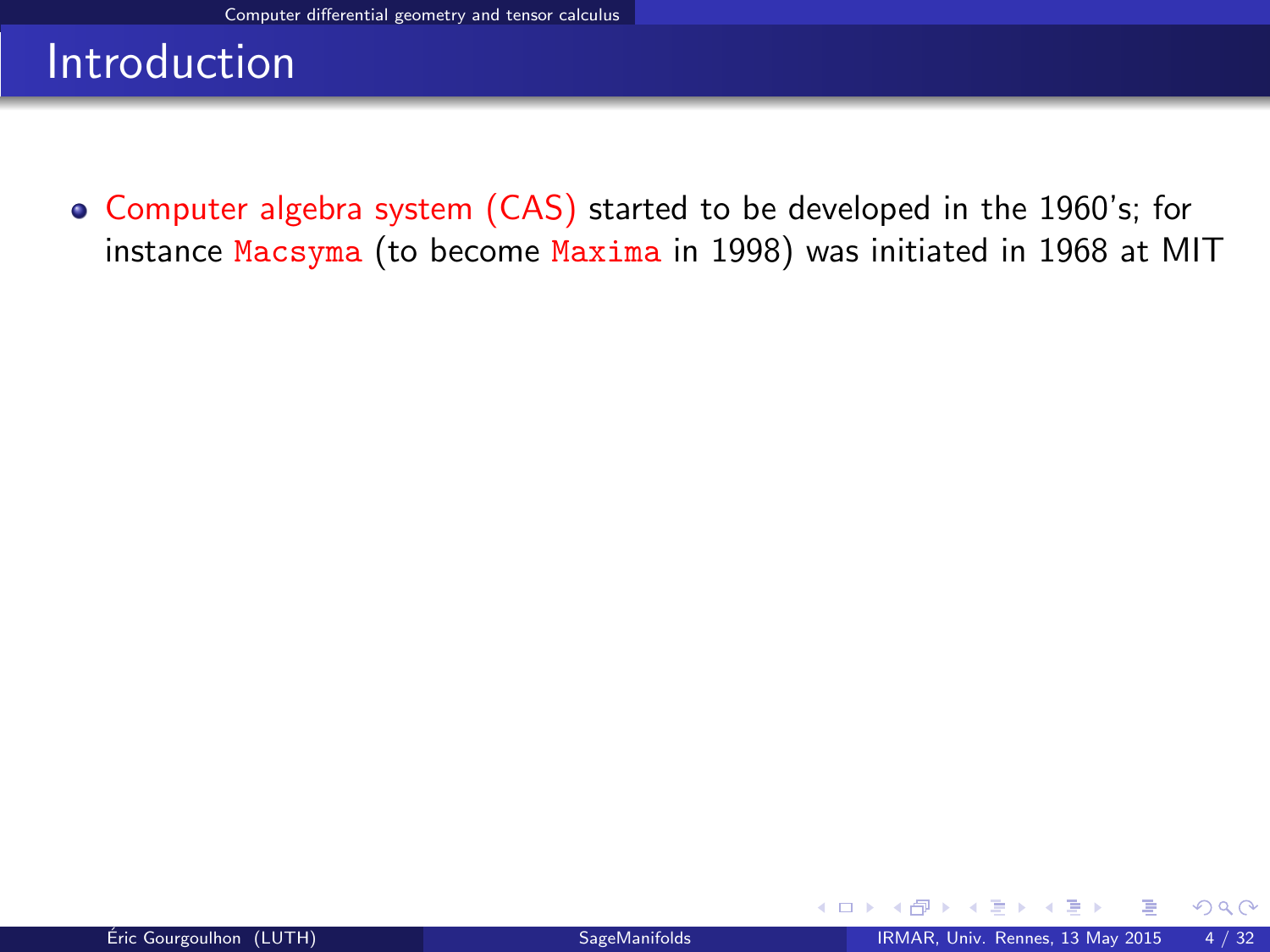- Computer algebra system (CAS) started to be developed in the 1960's; for instance Macsyma (to become Maxima in 1998) was initiated in 1968 at MIT
- In 1965, J.G. Fletcher develop the GEOM program, to compute the Riemann tensor of a given metric

<span id="page-4-0"></span> $\Omega$ 

**← ロ ▶ → イ 同**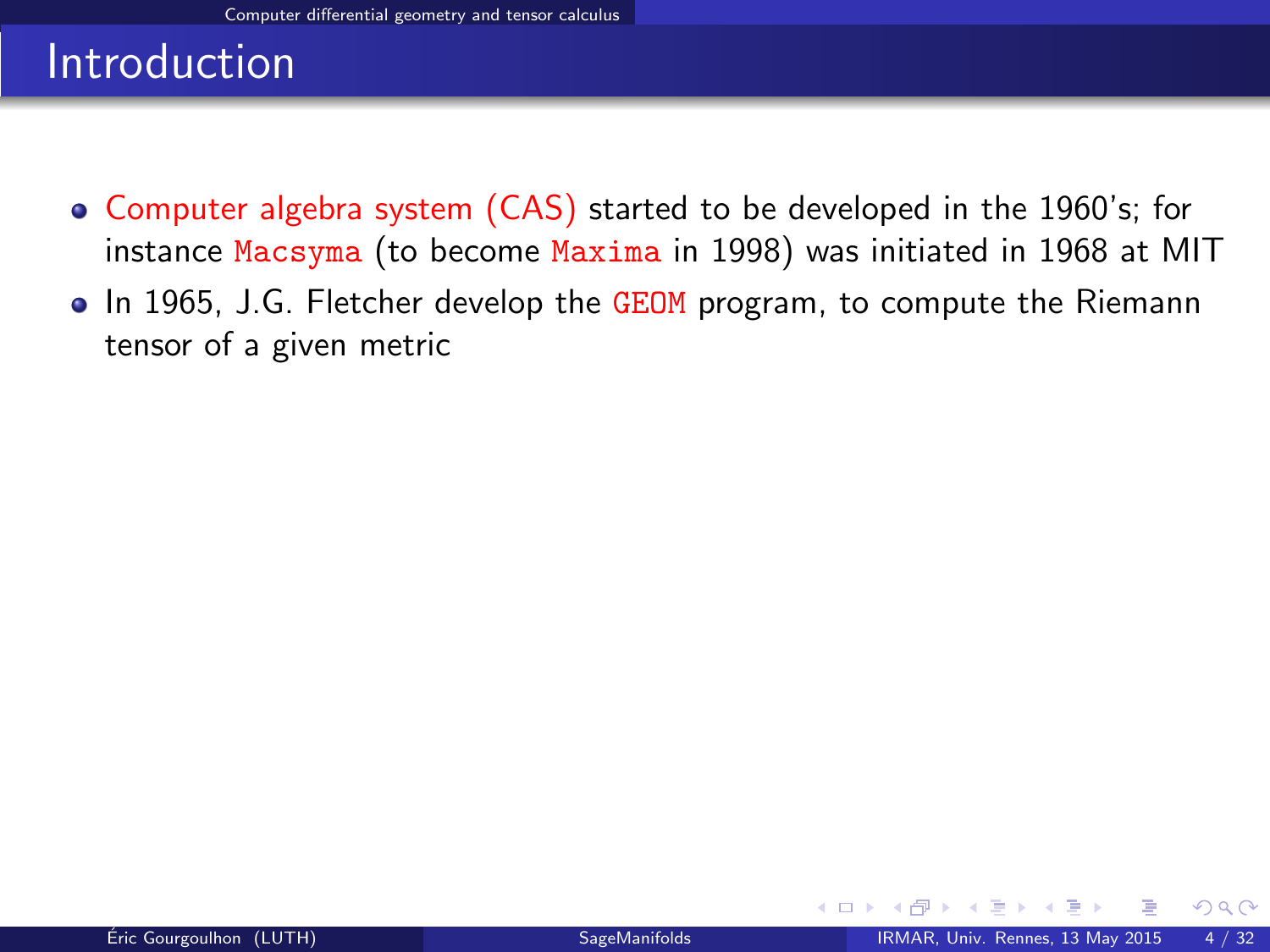- Computer algebra system (CAS) started to be developed in the 1960's; for instance Macsyma (to become Maxima in 1998) was initiated in 1968 at MIT
- In 1965, J.G. Fletcher develop the GEOM program, to compute the Riemann tensor of a given metric
- <span id="page-5-0"></span>In 1969, during his PhD under Pirani supervision at King's College, Ray d'Inverno wrote ALAM (Atlas Lisp Algebraic Manipulator) and used it to compute the Riemann tensor of Bondi metric. The original calculations took Bondi and his collaborators 6 months to go. The computation with ALAM took 4 minutes and yield to the discovery of 6 errors in the original paper [J.E.F. Skea, [Applications of SHEEP](http://www.computeralgebra.nl/systemsoverview/special/tensoranalysis/sheep/) (1994)]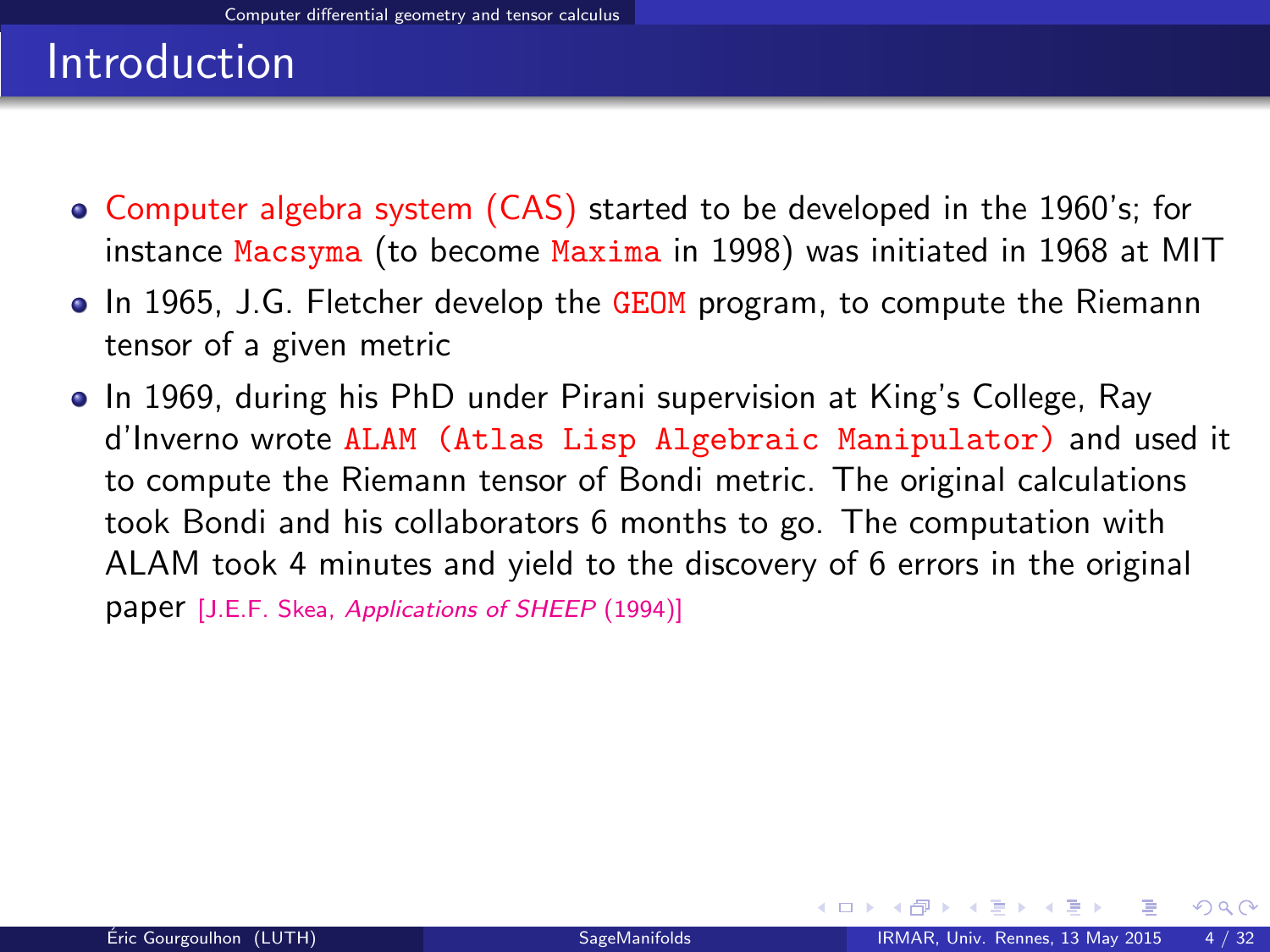- Computer algebra system (CAS) started to be developed in the 1960's; for instance Macsyma (to become Maxima in 1998) was initiated in 1968 at MIT
- In 1965, J.G. Fletcher develop the GEOM program, to compute the Riemann tensor of a given metric
- In 1969, during his PhD under Pirani supervision at King's College, Ray d'Inverno wrote ALAM (Atlas Lisp Algebraic Manipulator) and used it to compute the Riemann tensor of Bondi metric. The original calculations took Bondi and his collaborators 6 months to go. The computation with ALAM took 4 minutes and yield to the discovery of 6 errors in the original paper [J.E.F. Skea, [Applications of SHEEP](http://www.computeralgebra.nl/systemsoverview/special/tensoranalysis/sheep/) (1994)]
- In the early 1970's, ALAM was rewritten in the LISP programming language, thereby becoming machine independent and renamed LAM

<span id="page-6-0"></span> $\Omega$ 

イロト イ押 トイヨ トイヨ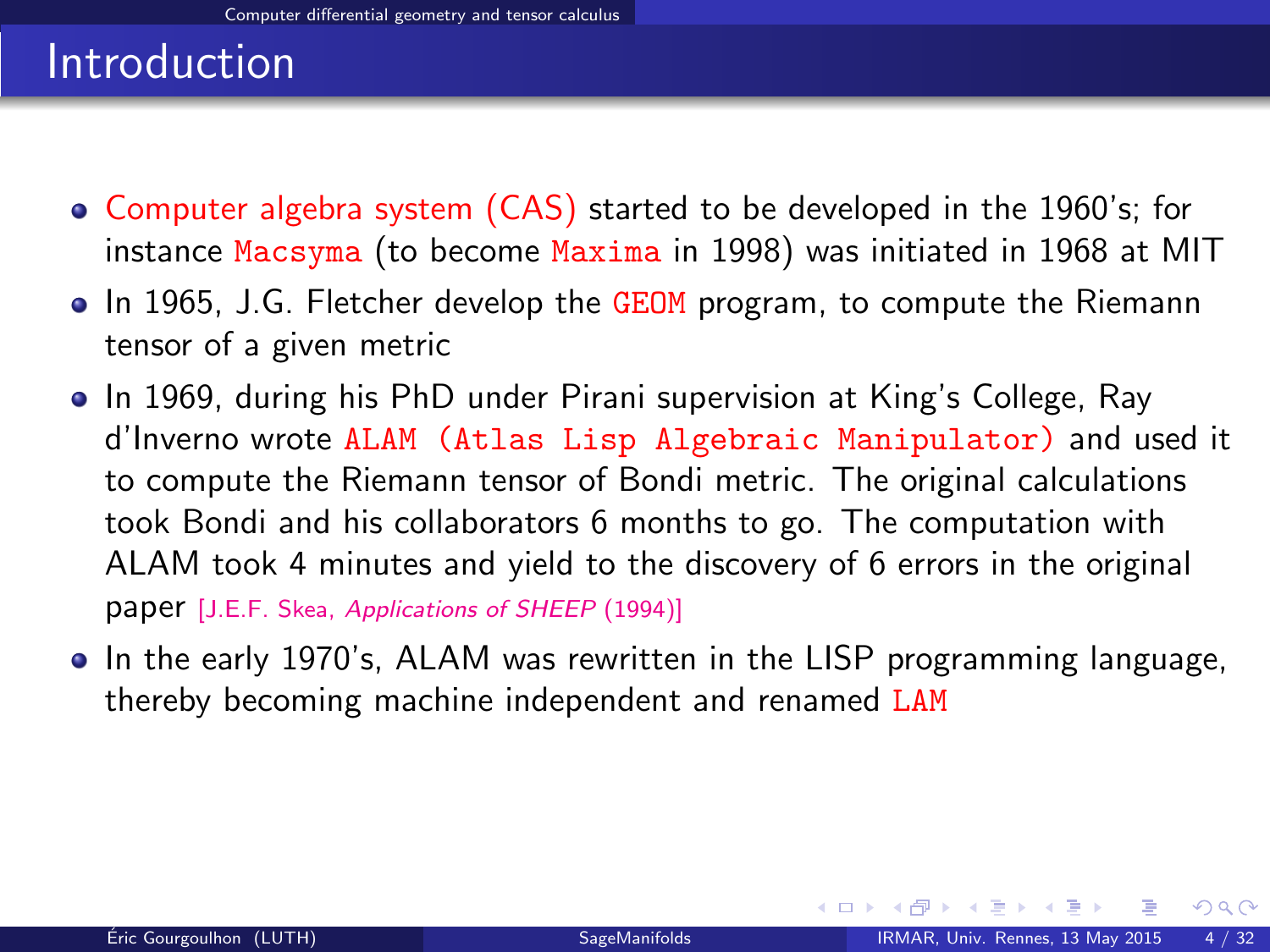- Computer algebra system (CAS) started to be developed in the 1960's; for instance Macsyma (to become Maxima in 1998) was initiated in 1968 at MIT
- In 1965, J.G. Fletcher develop the GEOM program, to compute the Riemann tensor of a given metric
- In 1969, during his PhD under Pirani supervision at King's College, Ray d'Inverno wrote ALAM (Atlas Lisp Algebraic Manipulator) and used it to compute the Riemann tensor of Bondi metric. The original calculations took Bondi and his collaborators 6 months to go. The computation with ALAM took 4 minutes and yield to the discovery of 6 errors in the original paper [J.E.F. Skea, [Applications of SHEEP](http://www.computeralgebra.nl/systemsoverview/special/tensoranalysis/sheep/) (1994)]
- In the early 1970's, ALAM was rewritten in the LISP programming language, thereby becoming machine independent and renamed LAM
- The descendant of LAM, called SHEEP (!), was initiated in 1977 by Inge Frick

<span id="page-7-0"></span>イロト イ押 ト イヨ ト イヨ)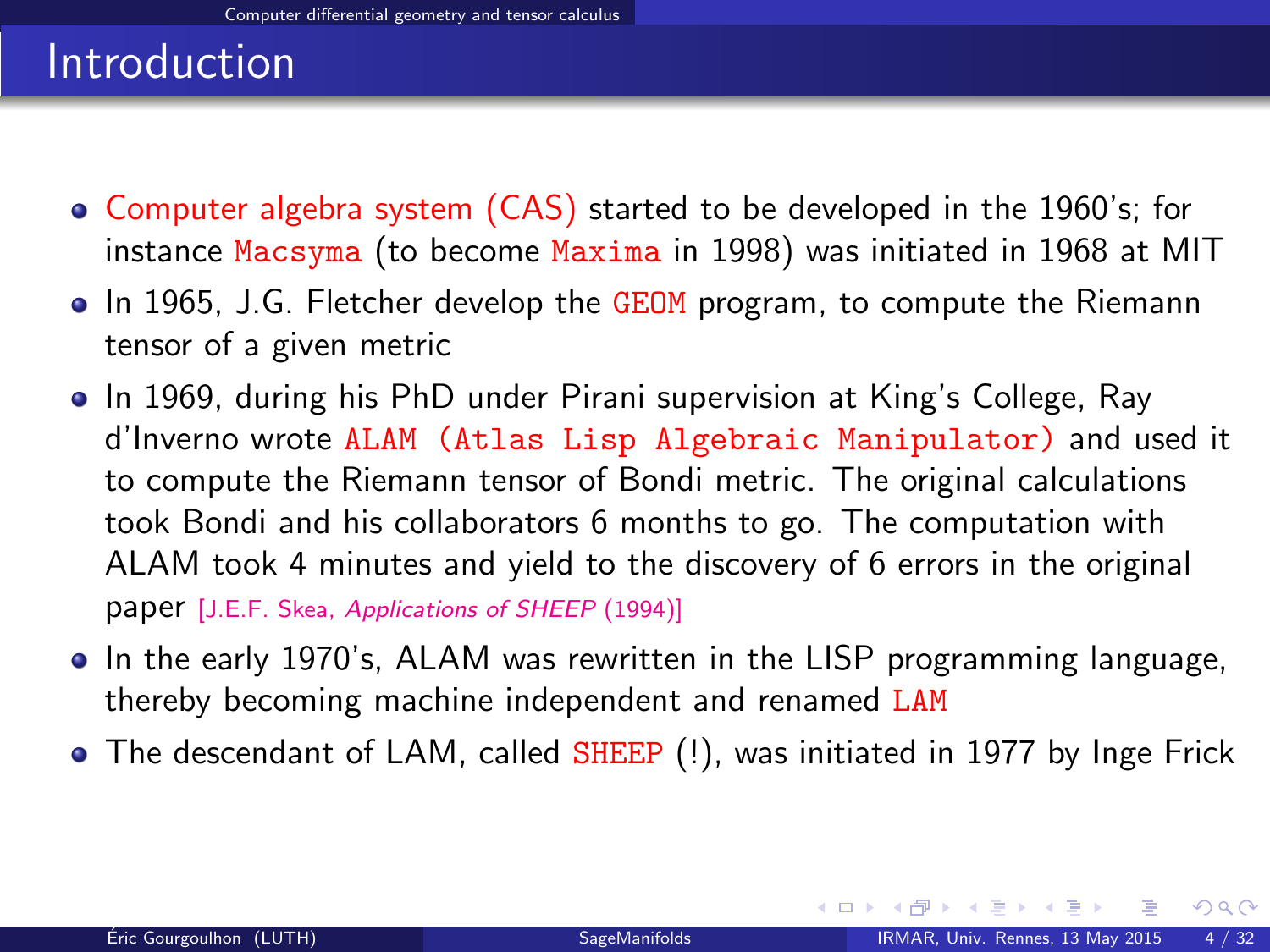- Computer algebra system (CAS) started to be developed in the 1960's; for instance Macsyma (to become Maxima in 1998) was initiated in 1968 at MIT
- In 1965, J.G. Fletcher develop the GEOM program, to compute the Riemann tensor of a given metric
- In 1969, during his PhD under Pirani supervision at King's College, Ray d'Inverno wrote ALAM (Atlas Lisp Algebraic Manipulator) and used it to compute the Riemann tensor of Bondi metric. The original calculations took Bondi and his collaborators 6 months to go. The computation with ALAM took 4 minutes and yield to the discovery of 6 errors in the original paper [J.E.F. Skea, [Applications of SHEEP](http://www.computeralgebra.nl/systemsoverview/special/tensoranalysis/sheep/) (1994)]
- In the early 1970's, ALAM was rewritten in the LISP programming language, thereby becoming machine independent and renamed LAM
- The descendant of LAM, called SHEEP (!), was initiated in 1977 by Inge Frick
- Since then, many softwares for tensor calculus have been developed...

<span id="page-8-0"></span> $\Omega$ 

イロト イ押 ト イヨ ト イヨ)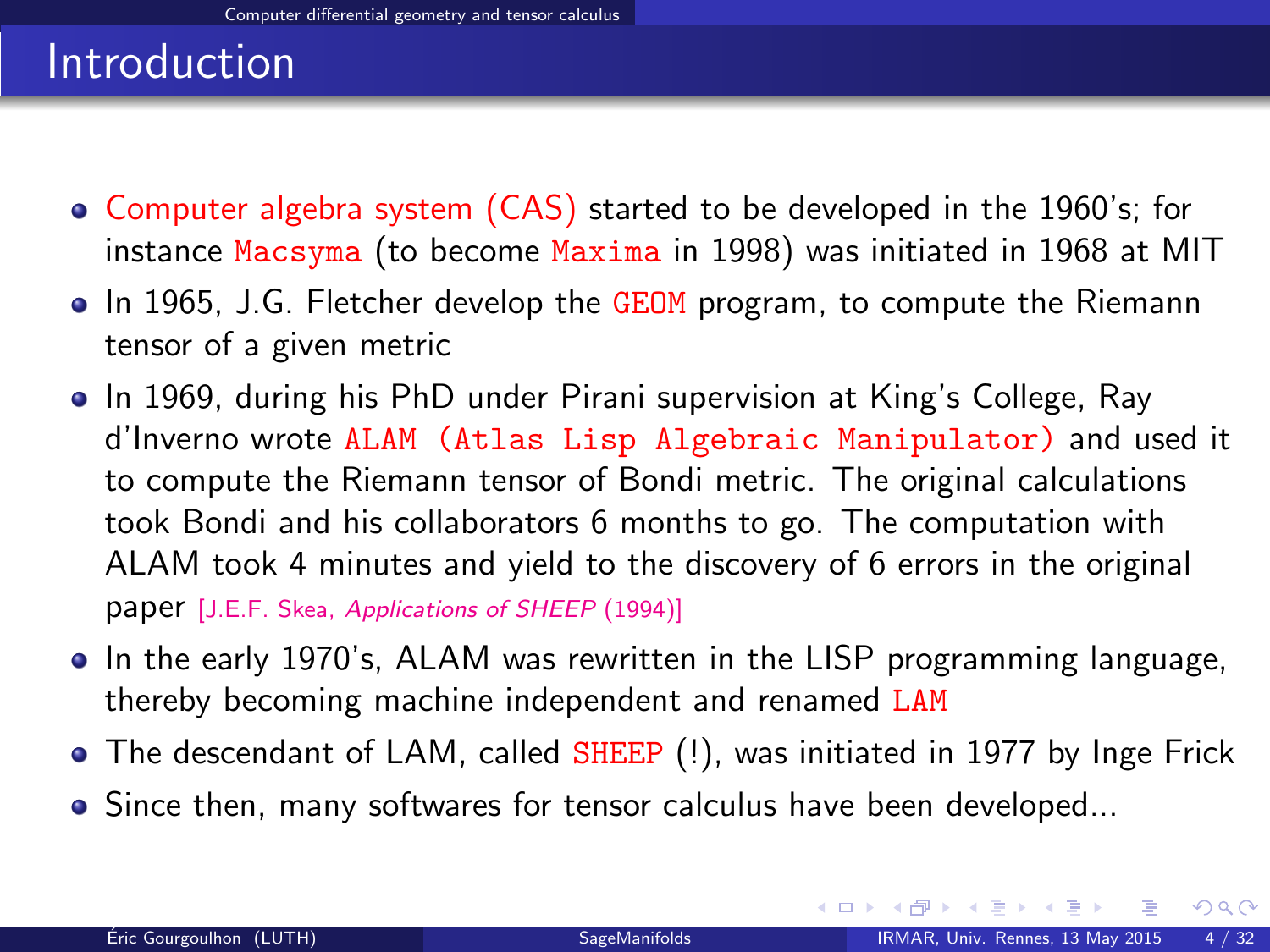# Software for differential geometry

#### Packages for general purpose computer algebra systems:

- xAct free package for Mathematica [J.-M. Martin-Garcia]
- Ricci free package for Mathematica [J. L. Lee]
- **MathTensor package for Mathematica [S. M. Christensen & L. Parker]**
- **•** DifferentialGeometry included in Maple [I. M. Anderson & E. S. Cheb-Terrab]
- Atlas 2 for Maple and Mathematica

 $\bullet$   $\cdot$   $\cdot$ 

#### Standalone applications:

- SHEEP, Classi, STensor, based on Lisp, developed in 1970's and 1980's (free) [R. d'Inverno, I. Frick, J. Åman, J. Skea, et al.]
- Cadabra field theory (free) [K. Peeters]
- SnapPy topology and geometry of 3-manifolds, based on Python (free) [M. Culler, N. M. Dunfield & J. R. Weeks]

cf. the complete list at <http://www.xact.es/links.html>

<span id="page-9-0"></span> $\bullet$   $\cdots$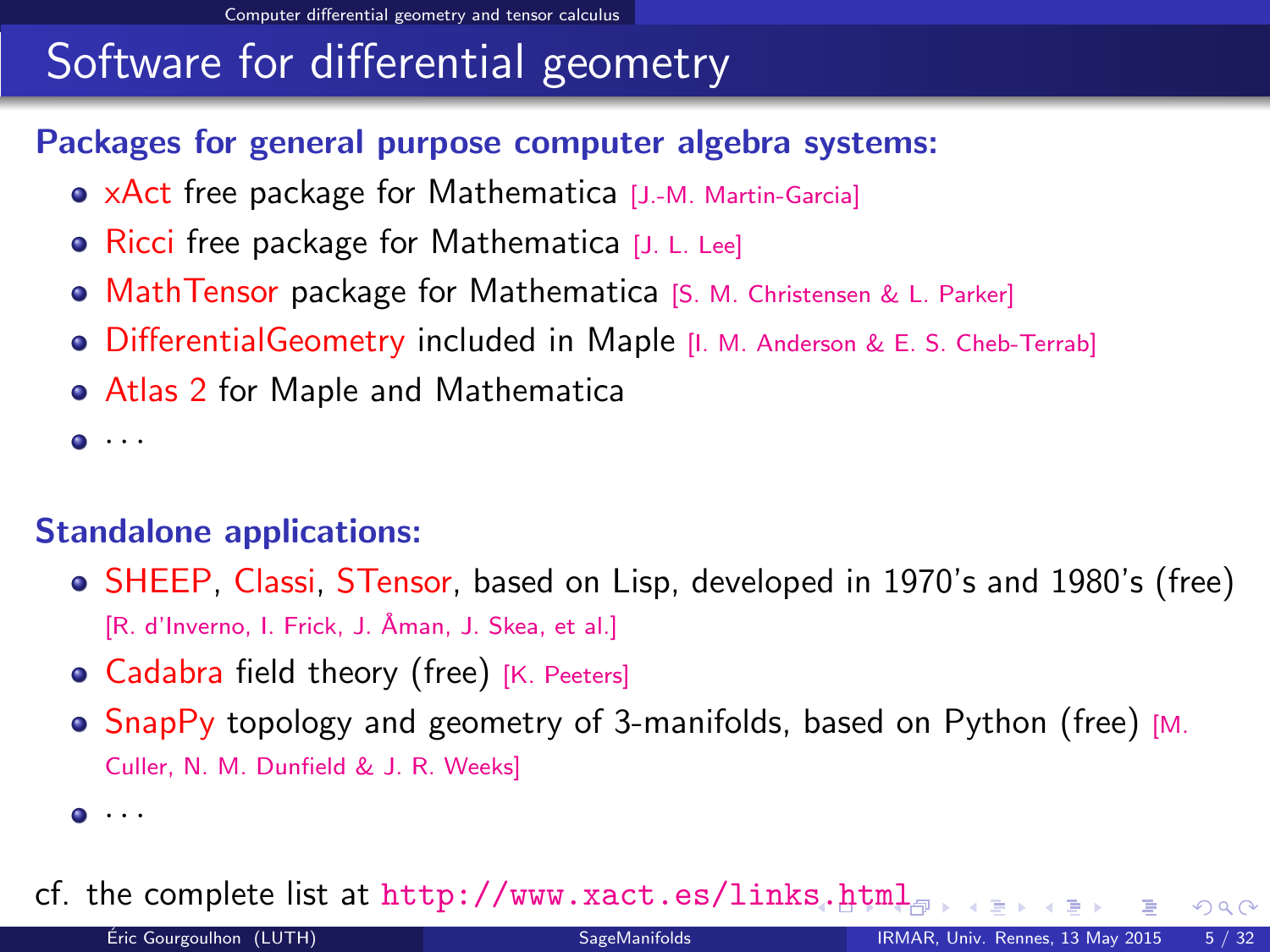# Sage in a few words

- Sage (SageMath) is a free open-source mathematics software system
- it is based on the Python programming language
- it makes use of **many pre-existing open-sources packages**, among which
	- Maxima (symbolic calculations, since 1968!)
	- GAP (group theory)
	- PARI/GP (number theory)
	- Singular (polynomial computations)
	- matplotlib (high quality 2D figures)

and provides a uniform interface to them

 $\bullet$  William Stein (Univ. of Washington) created Sage in 2005; since then,  $\sim$ 100 developers (mostly mathematicians) have joined the Sage team

#### The mission

Create a viable free open source alternative to Magma, Maple, Mathematica and **Matlah** 

<span id="page-10-0"></span> $\Omega$ 

イロト イ押ト イヨト イ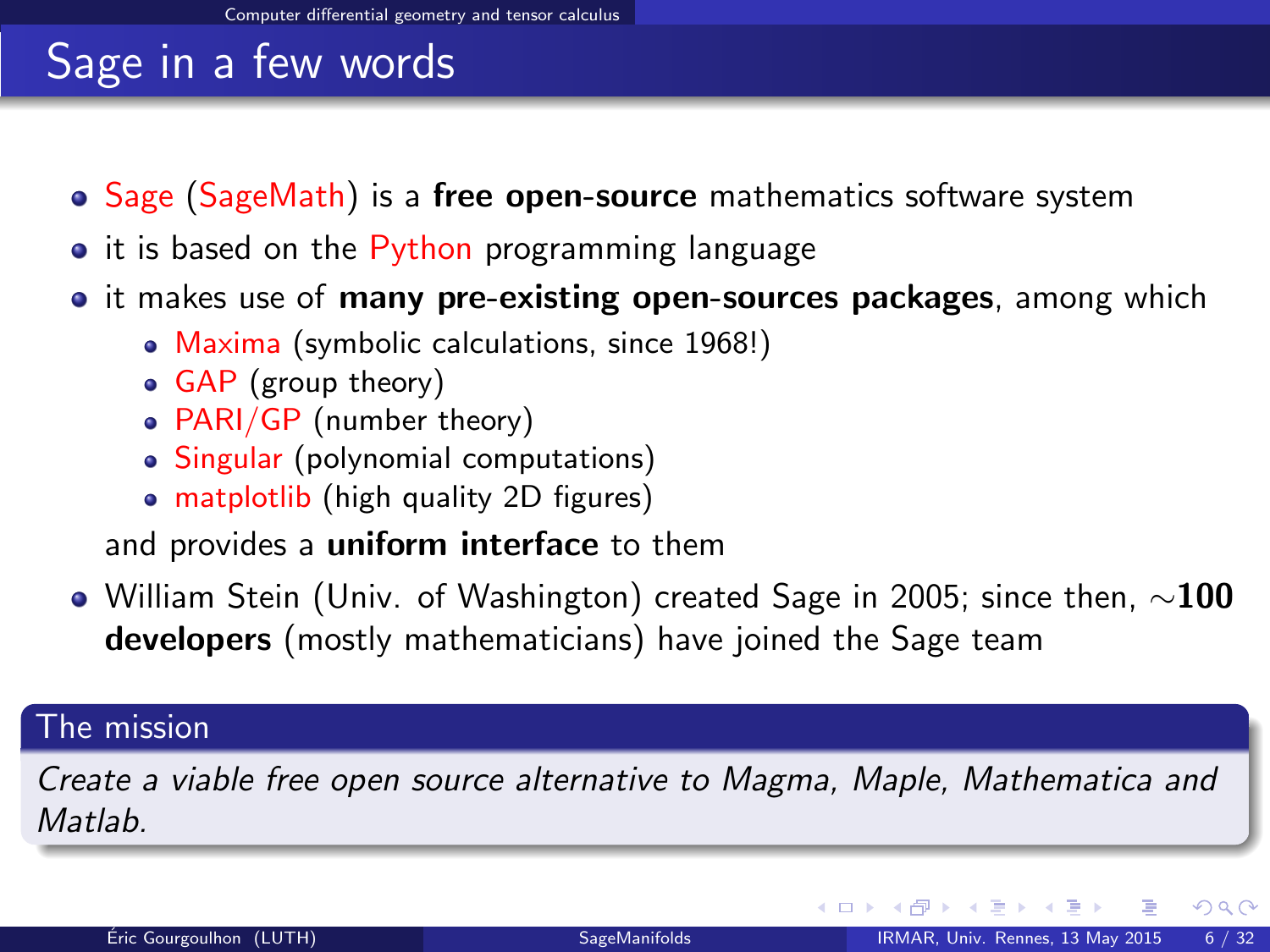## Some advantages of Sage

#### Sage is free

Freedom means

- $\bullet$  everybody can use it, by downloading the software from <http://sagemath.org>
- <sup>2</sup> everybody can examine the source code and improve it

#### Sage is based on Python

- no need to learn any specific syntax to use it
- easy access for students
- Python is a very powerful object oriented language, with a neat syntax

#### Sage is developing and spreading fast

...sustained by an important community of developers

<span id="page-11-0"></span> $\Omega$ 

イロト イ押 トイヨ トイヨ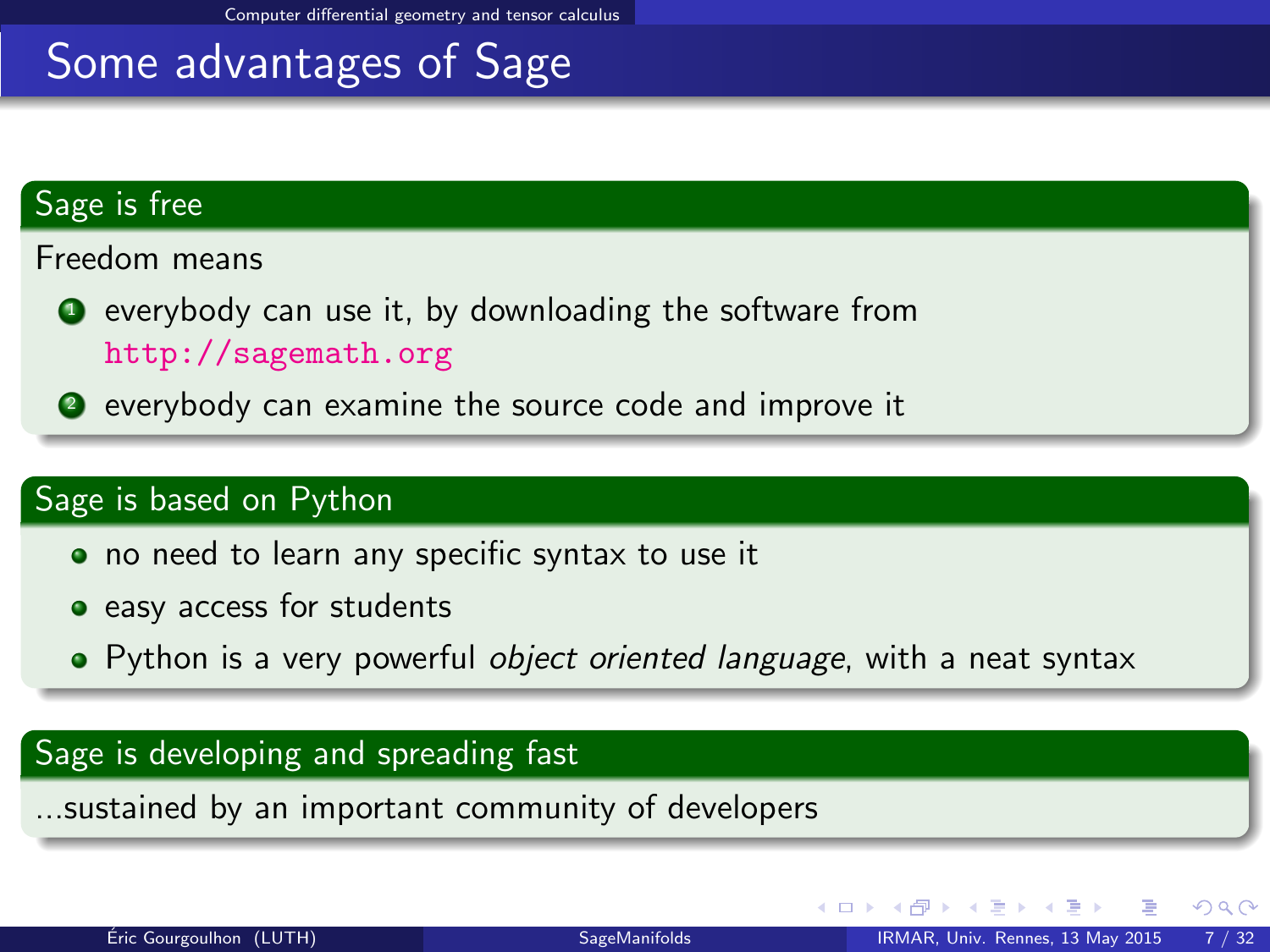# Object-oriented notation in Python

As an object-oriented language, Python (and hence Sage) makes use of the following **postfix notation** (same in  $C_{++}$ , Java, etc.):

 $result = object.function(arquments)$ 

In a procedural language, this would be written as

<span id="page-12-0"></span> $result = function(object, arguments)$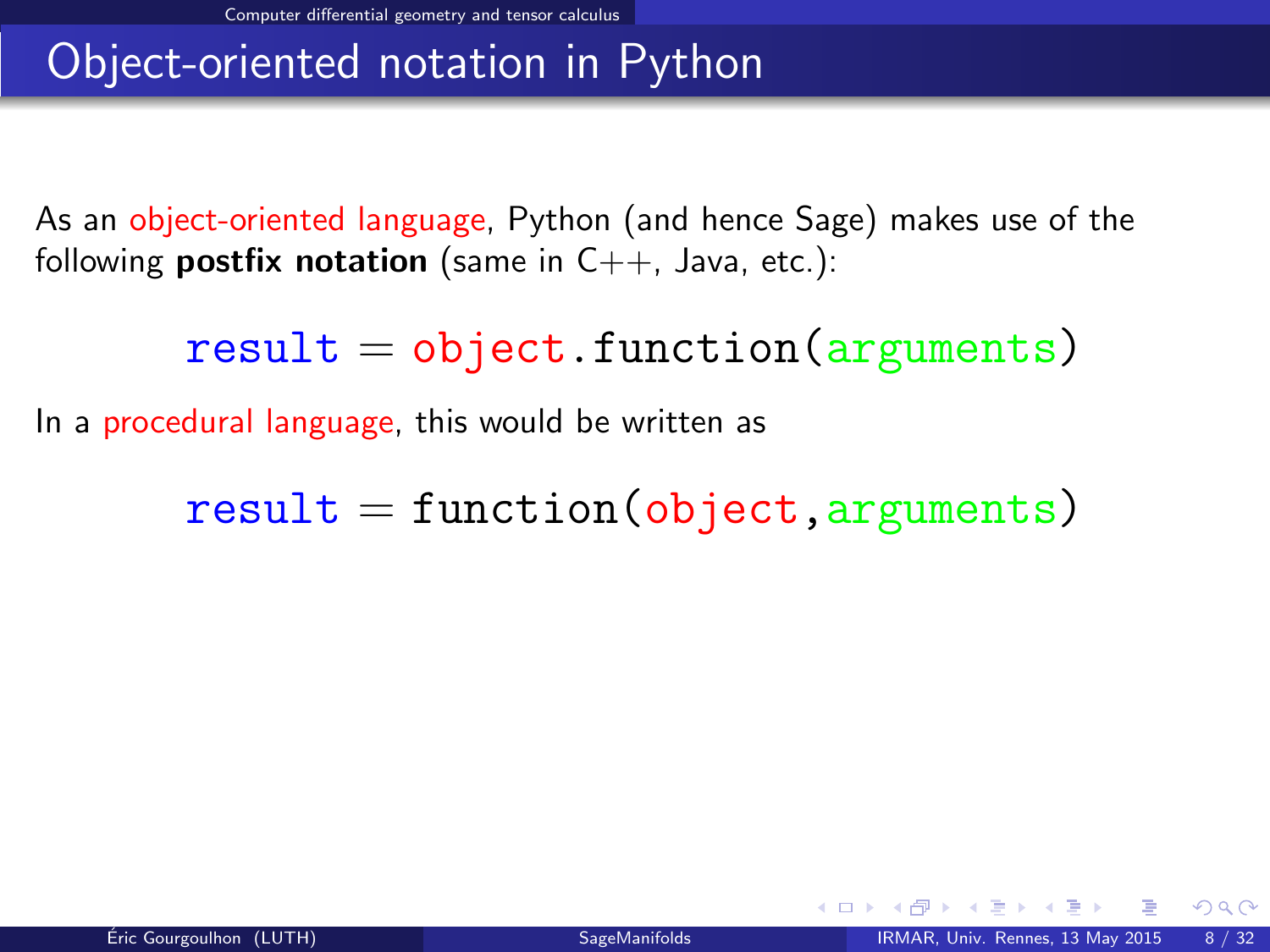# Object-oriented notation in Python

As an object-oriented language, Python (and hence Sage) makes use of the following **postfix notation** (same in  $C_{++}$ , Java, etc.):

 $result = object.function(arguments)$ 

In a procedural language, this would be written as

<span id="page-13-0"></span> $result = function(object, arguments)$ 

#### **Examples**

- 1.  $riem = g.riemann()$
- 2. lie\_t\_v = t.lie\_der(v)

NB: no argument in example 1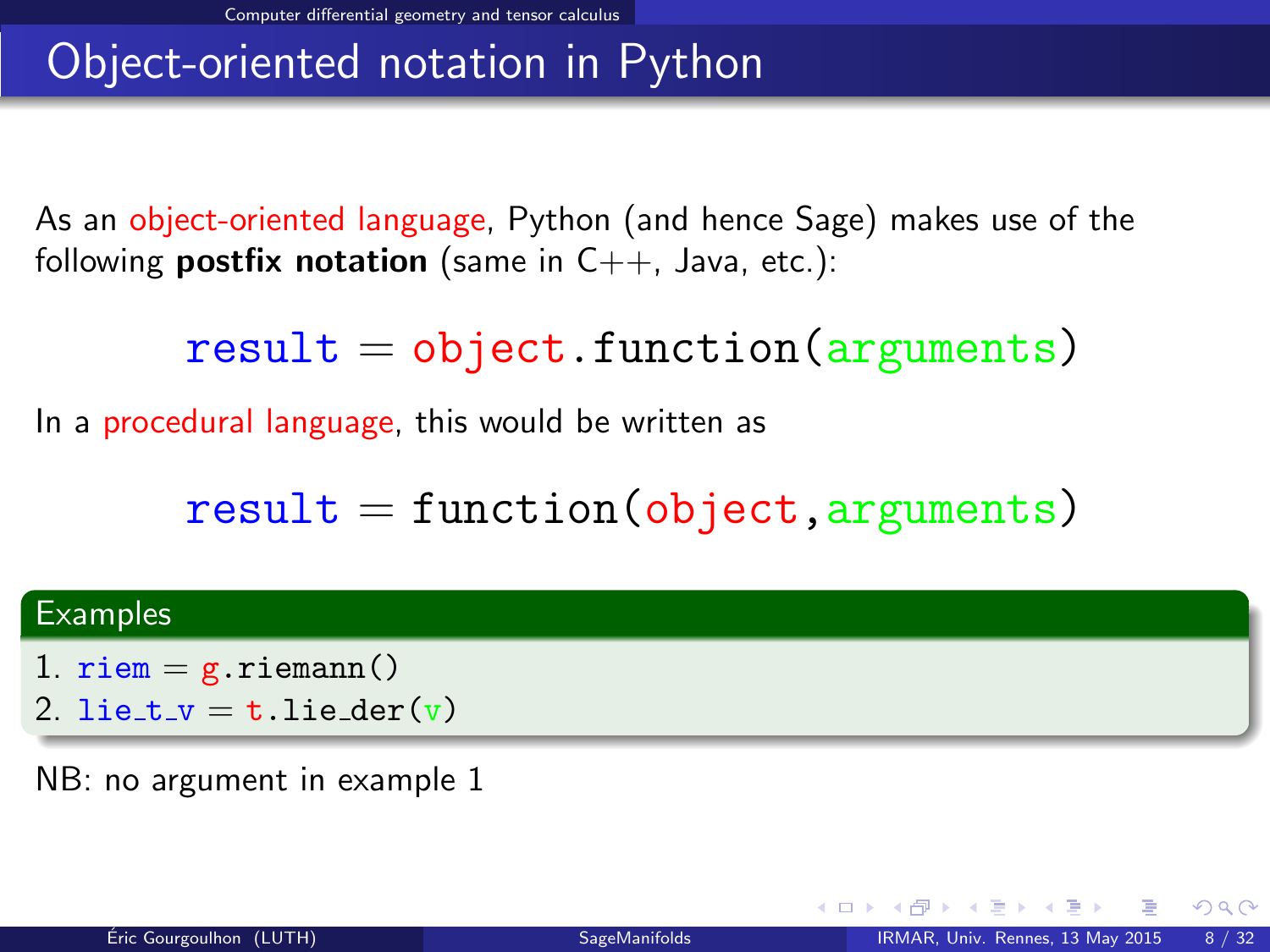# Sage approach to computer mathematics

Sage relies on a Parent / Element scheme: each object  $x$  on which some calculus is performed has a "parent", which is another Sage object  $\overline{X}$  representing the set to which  $x$  belongs.

The calculus rules on  $x$  are determined by the *algebraic structure* of  $X$ .

Conversion rules prior to an operation, e.g.  $x + y$  with x and y having different parents, are defined at the level of the parents

#### Example

```
sage: x = 4; x.parent()Integer Ring
sage: y = 4/3; y.parent()Rational Field
sage: s = x + y; s.parent()Rational Field
sage: y.parent().has_coerce_map_from(x.parent())
True
```
This approach is similar to that of Magma and is different from that of Mathematica, in which everything is a tree of symbo[ls](#page-13-0)

<span id="page-14-0"></span> $QQ$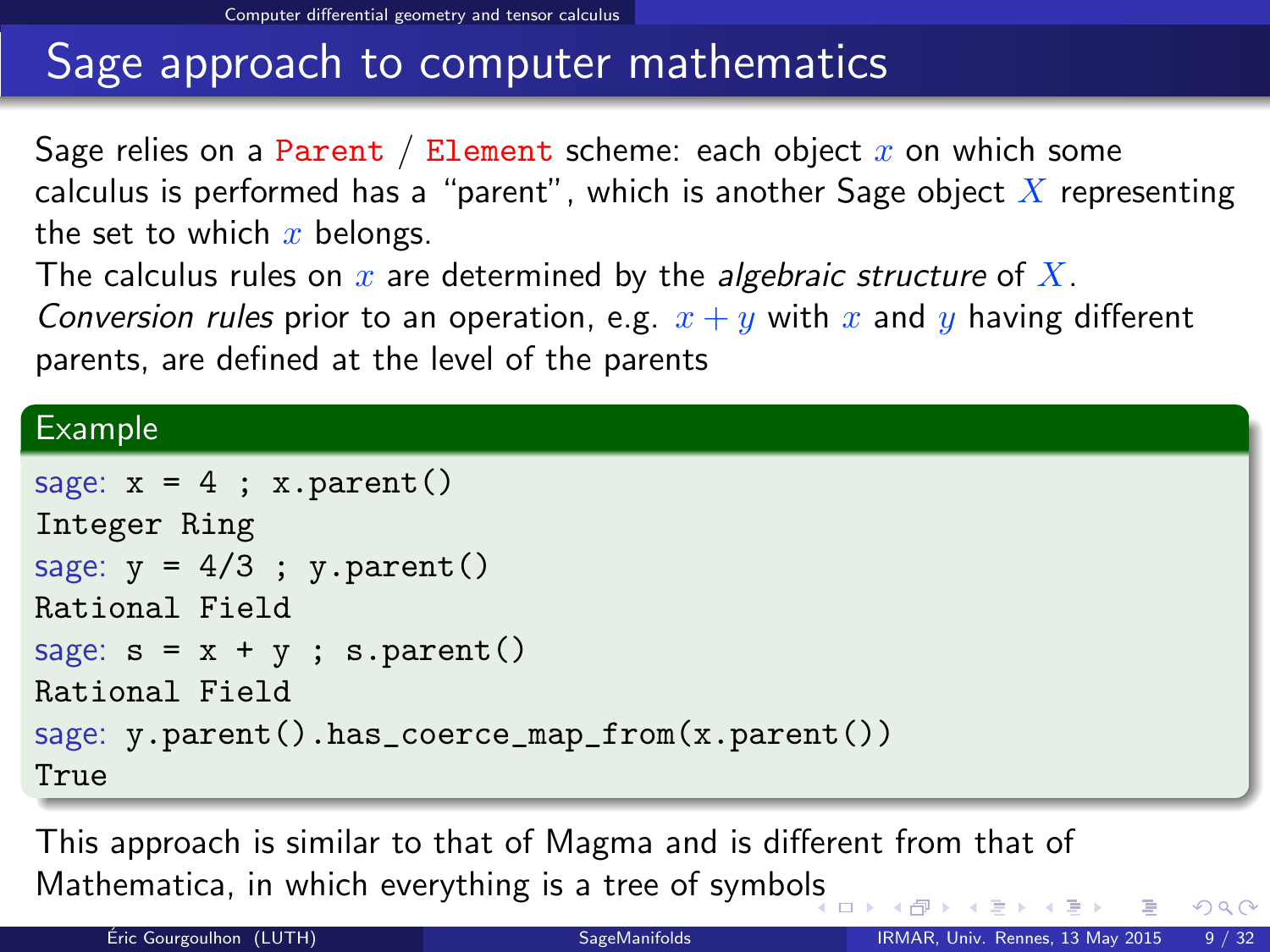# The Sage book



by A. Casamayou, N. Cohen, G. Connan, T. Dumont, L. Fousse, F. Maltey, M. Meulien, M. Mezzarobba, C. Pernet, N.M. Thiéry & P. Zimmermann (2013)

Released under Creative Commons license:

- freely downloadable from <http://sagebook.gforge.inria.fr/>
- **•** printed copies can be ordered at moderate price  $(10 \in)$

<span id="page-15-0"></span>റെ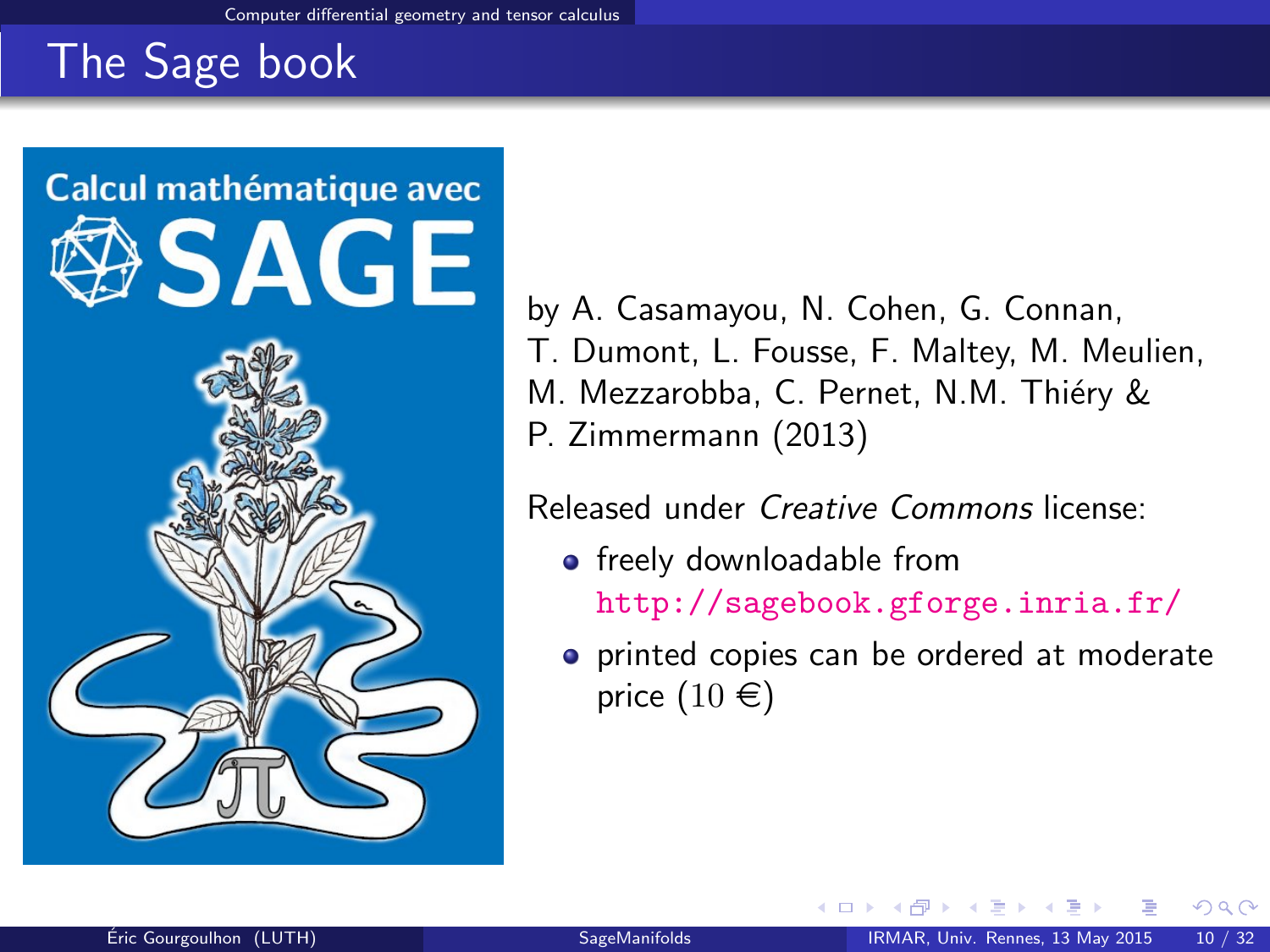# Differential geometry in Sage

Sage is well developed in many domains of mathematics but not too much in the area of differential geometry:

#### Already in Sage

- differential forms on an open subset of Euclidean space (with a fixed set of coordinates) (J. Vankerschaver)
- parametrized 2-surfaces in 3-dim. Euclidean space (M. Malakhaltsev, J. Vankerschaver, V. Delecroix)
- <span id="page-16-0"></span>• hyperbolic geometry (models of  $\mathbb{H}^2$  without explicitly specifying the metric) (G.Laun, V. Delecroix, M. Raum) (since Sage 6.6)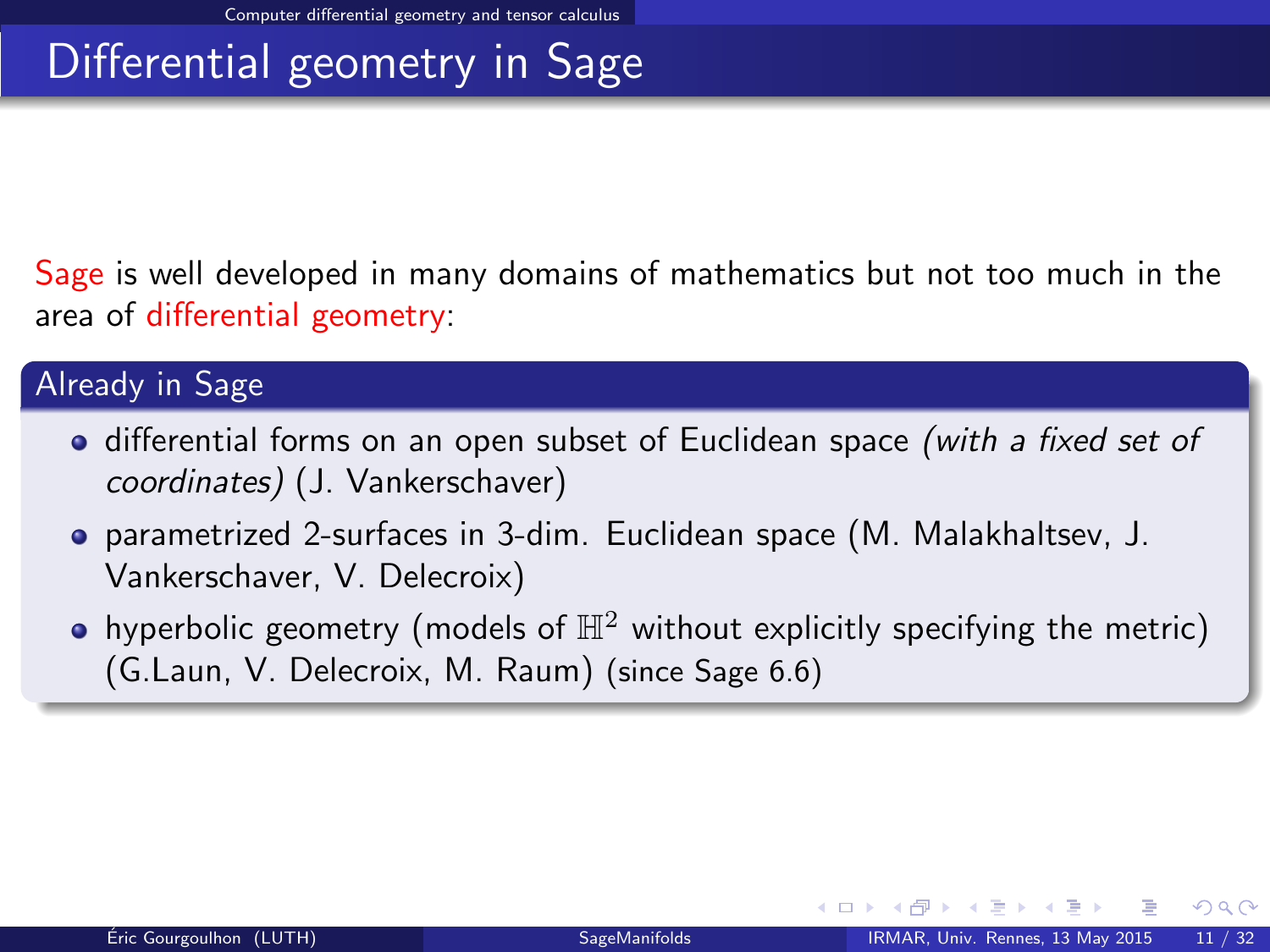# **Outline**

[Computer differential geometry and tensor calculus](#page-2-0)

### <sup>2</sup> [The SageManifolds project](#page-17-0)

3 [Concrete examples:](#page-38-0)  $\mathbb{S}^2$  and  $\mathbb{H}^2$ 

#### **[Conclusion and perspectives](#page-41-0)**

<span id="page-17-0"></span> $298$ 

÷  $\sim$ 

そロト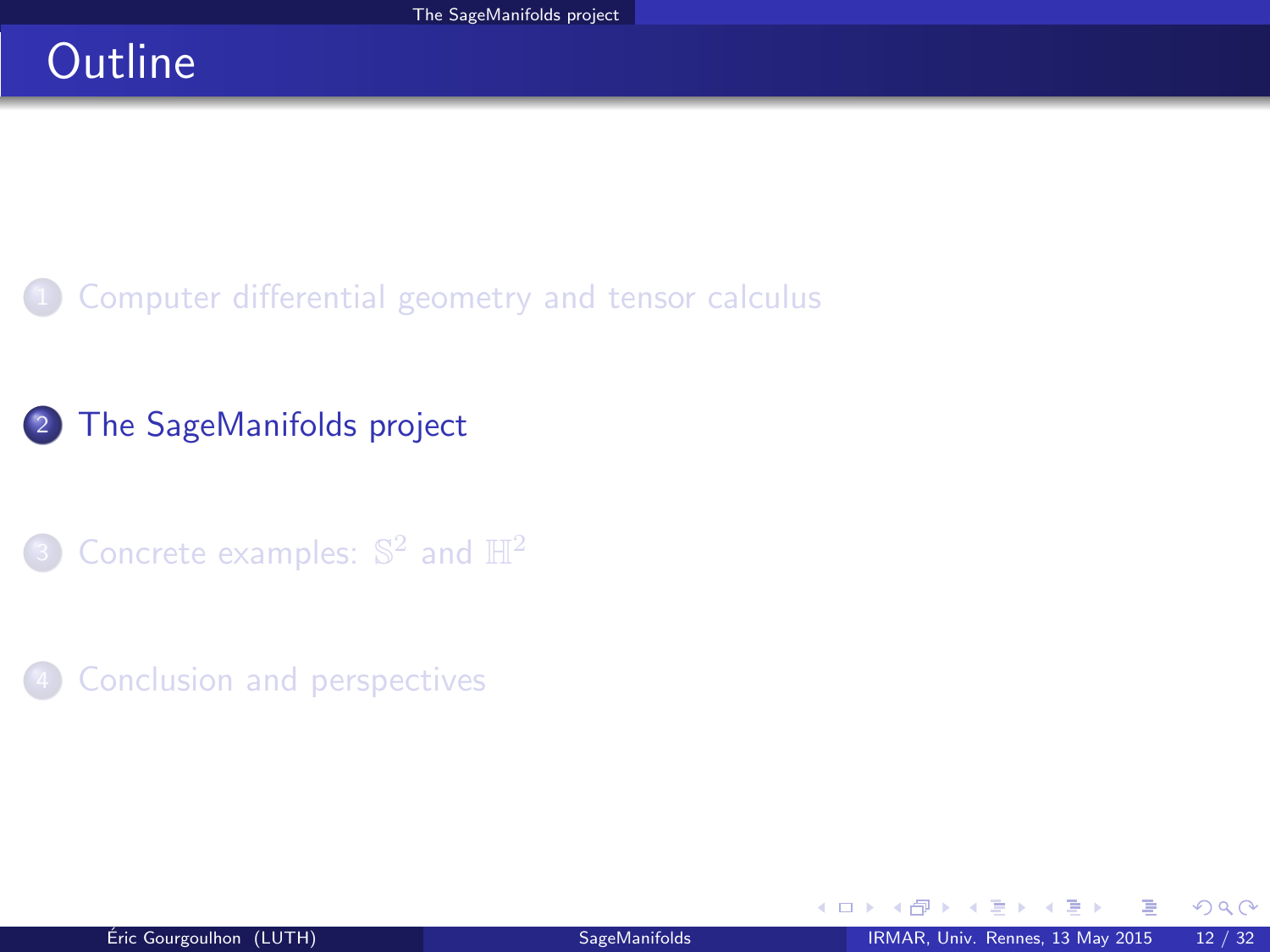### <span id="page-18-0"></span><http://sagemanifolds.obspm.fr/>

#### Aim

Implement real smooth manifolds of arbitrary dimension in Sage and tensor calculus on them, in a coordinate/frame-independent manner

In particular:

- one should be able to introduce an arbitrary number of coordinate charts on a given manifold, with the relevant transition maps
- tensor fields must be manipulated as such and not through their components with respect to a specific (possibly coordinate) vector frame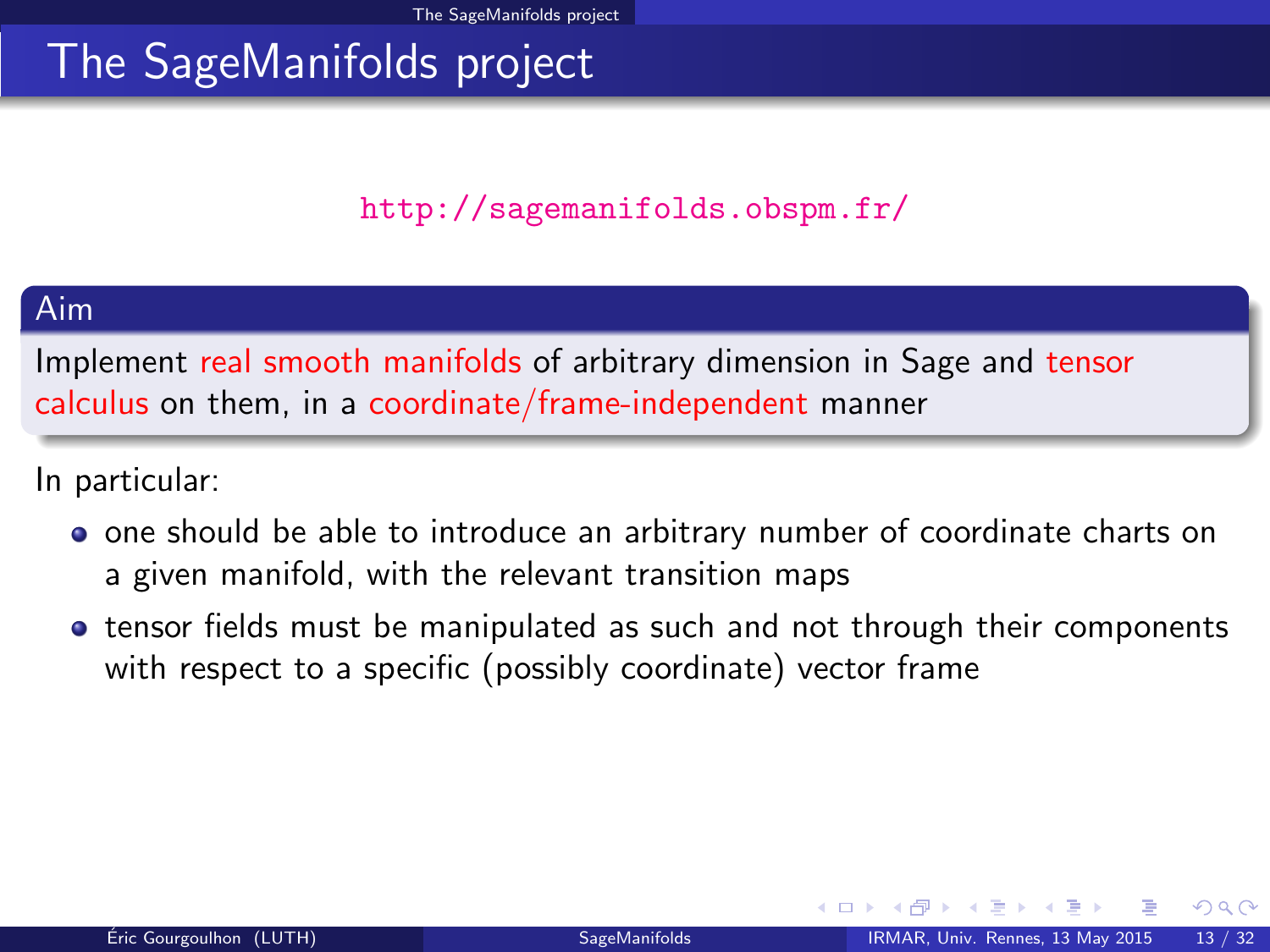### <span id="page-19-0"></span><http://sagemanifolds.obspm.fr/>

#### Aim

Implement real smooth manifolds of arbitrary dimension in Sage and tensor calculus on them, in a coordinate/frame-independent manner

In particular:

- one should be able to introduce an arbitrary number of coordinate charts on a given manifold, with the relevant transition maps
- tensor fields must be manipulated as such and not through their components with respect to a specific (possibly coordinate) vector frame

Concretely, the project amounts to creating new Python classes, such as Manifold, Chart, TensorField or Metric, within Sage's Parent/Element framework.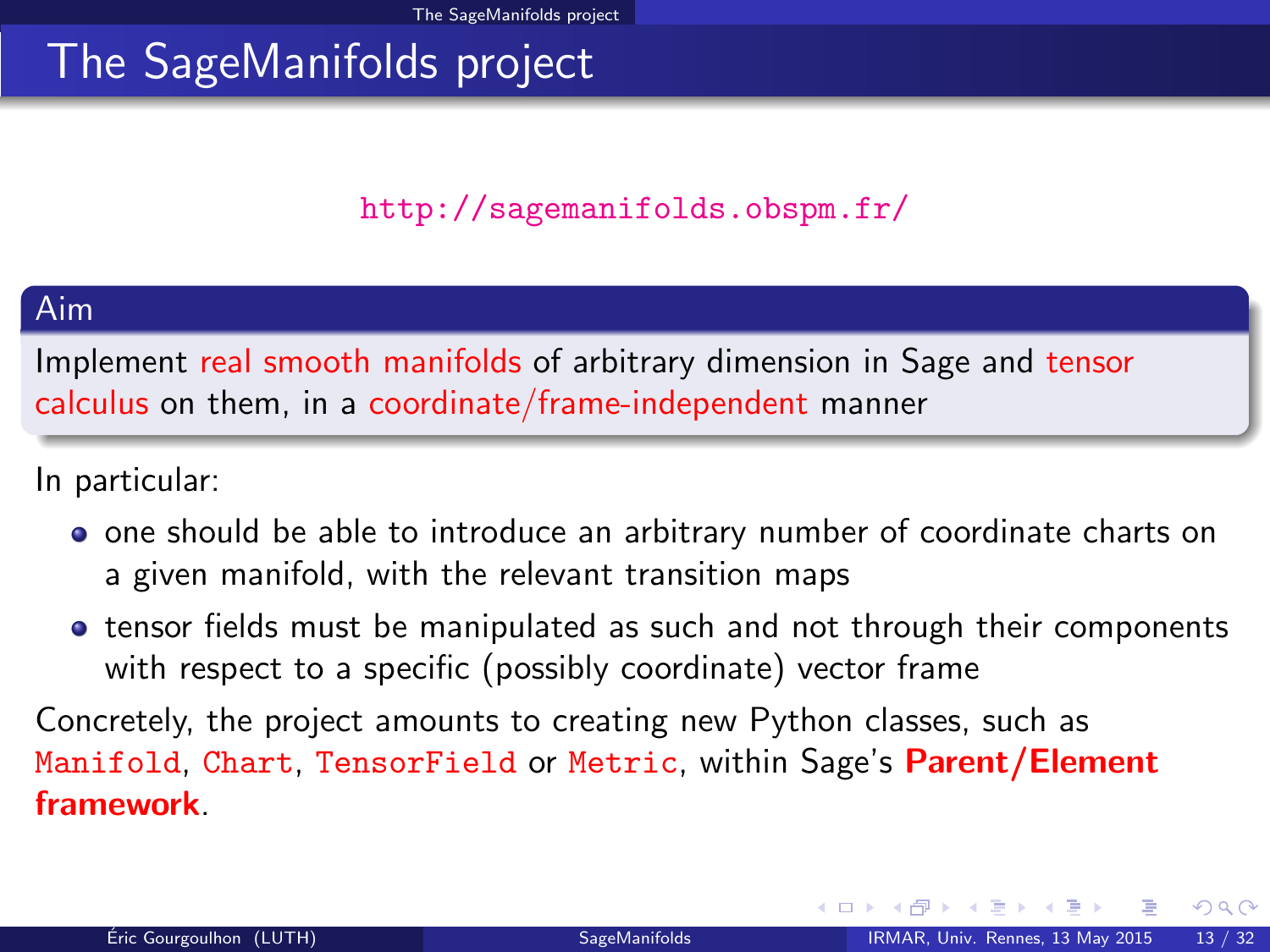# Implementating manifolds and their subsets



<span id="page-20-0"></span>そロト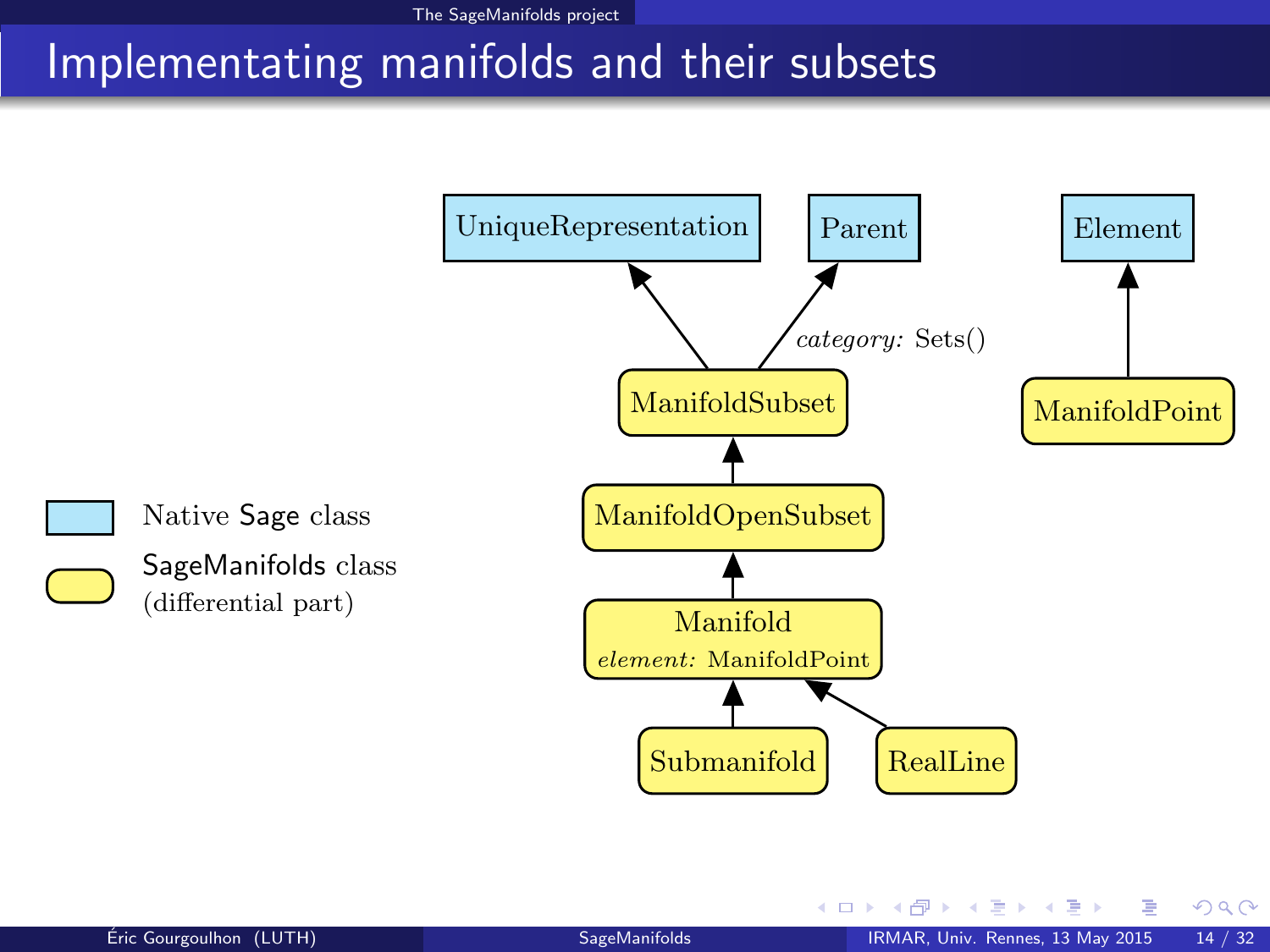# Implementing coordinate charts

Given a (topological) manifold M of dimension  $n \geq 1$ , a **coordinate chart** is a homeomorphism  $\varphi: U \to V$ , where U is an open subset of M and V is an open subset of  $\mathbb{R}^n$ .

<span id="page-21-0"></span>Coordinate harts are implemented in SageManifolds via the class Chart, whose main data is U and a *n*-tuple of *Sage symbolic variables* x, y, ..., each of them representing a coordinate.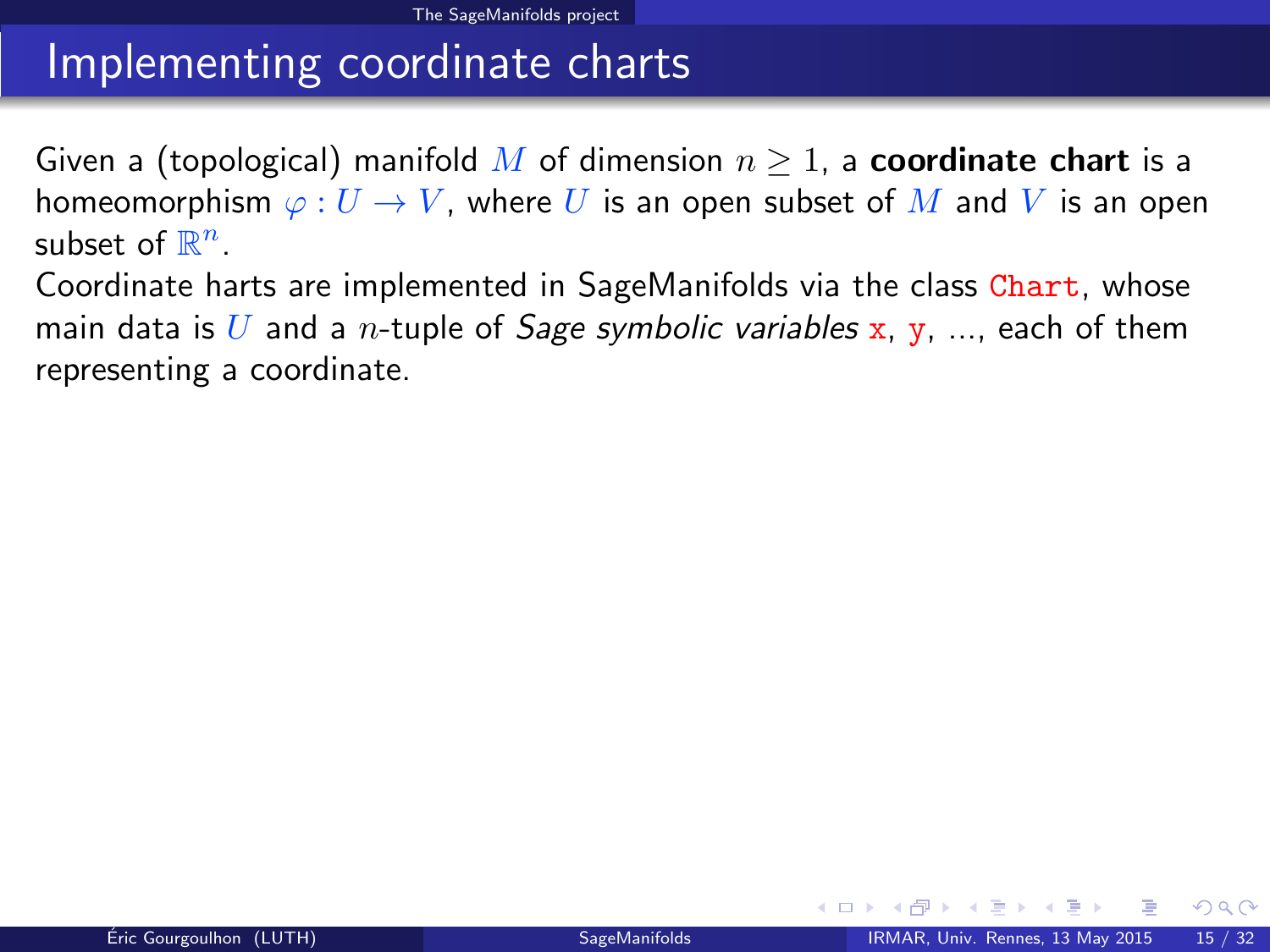# Implementing coordinate charts

Given a (topological) manifold M of dimension  $n \geq 1$ , a **coordinate chart** is a homeomorphism  $\varphi: U \to V$ , where U is an open subset of M and V is an open subset of  $\mathbb{R}^n$ .

Coordinate harts are implemented in SageManifolds via the class Chart, whose main data is U and a *n*-tuple of *Sage symbolic variables* x, y, ..., each of them representing a coordinate.

In general, more than one chart is required to cover the entire manifold:

#### Examples:

- at least 2 charts are necessary to cover the *n*-dimensional sphere  $\mathbb{S}^n$  ( $n \ge 1$ ) and the torus  $\mathbb{T}^2$
- $\bullet$  at least 3 charts are necessary to cover the real projective plane  $\mathbb{RP}^2$

<span id="page-22-0"></span> $QQ$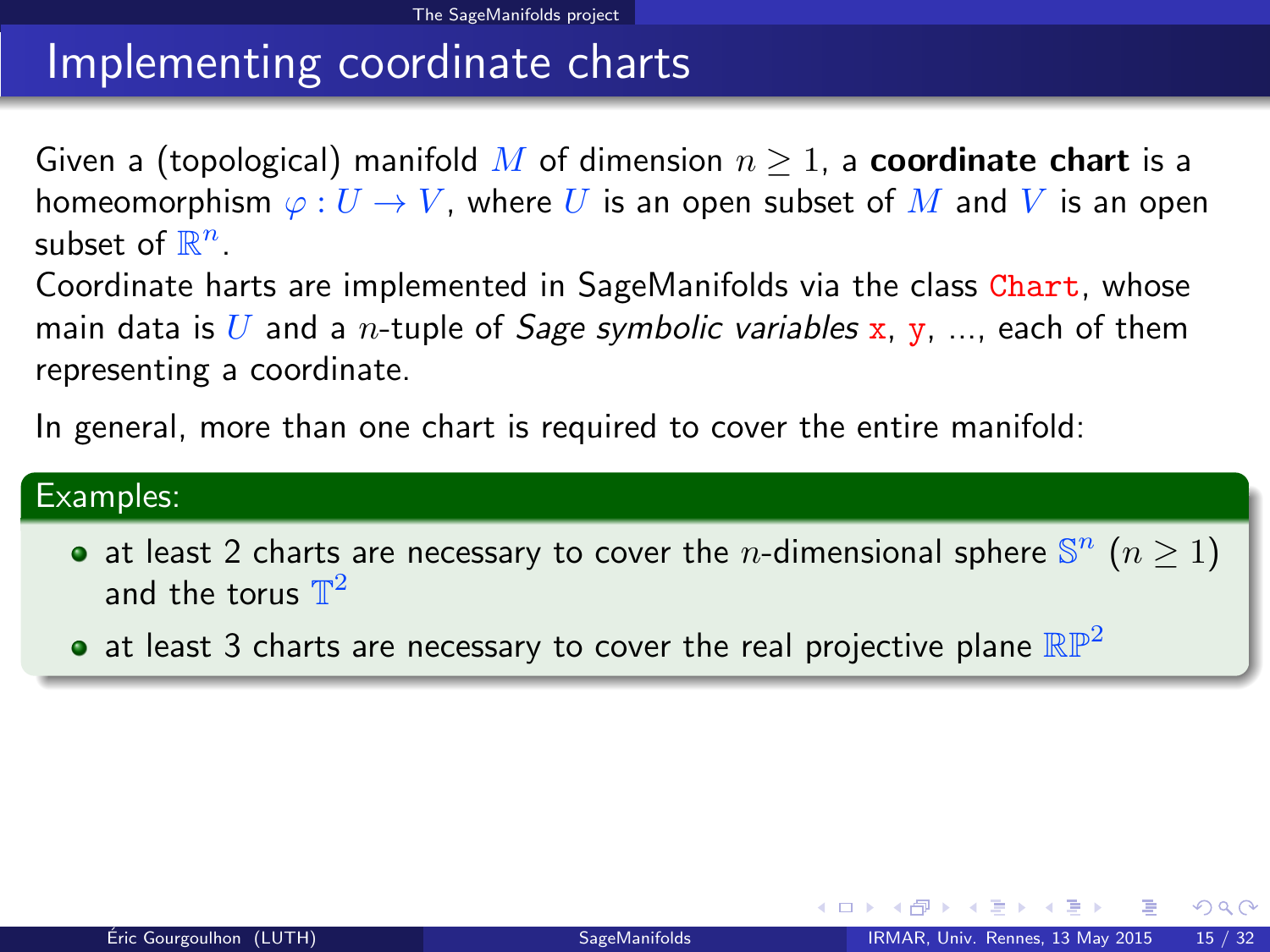# Implementing coordinate charts

Given a (topological) manifold M of dimension  $n \geq 1$ , a **coordinate chart** is a homeomorphism  $\varphi: U \to V$ , where U is an open subset of M and V is an open subset of  $\mathbb{R}^n$ .

Coordinate harts are implemented in SageManifolds via the class Chart, whose main data is U and a *n*-tuple of *Sage symbolic variables* x, y, ..., each of them representing a coordinate.

In general, more than one chart is required to cover the entire manifold:

#### Examples:

- at least 2 charts are necessary to cover the *n*-dimensional sphere  $\mathbb{S}^n$  ( $n \ge 1$ ) and the torus  $\mathbb{T}^2$
- at least 3 charts are necessary to cover the real projective plane  $\mathbb{RP}^2$

In SageManifolds, an arbitrary number of charts can be introduced

To fully specify the manifold, one shall also provide the transition maps on overlapping chart domains (SageManifolds class CoordChange)

<span id="page-23-0"></span> $QQ$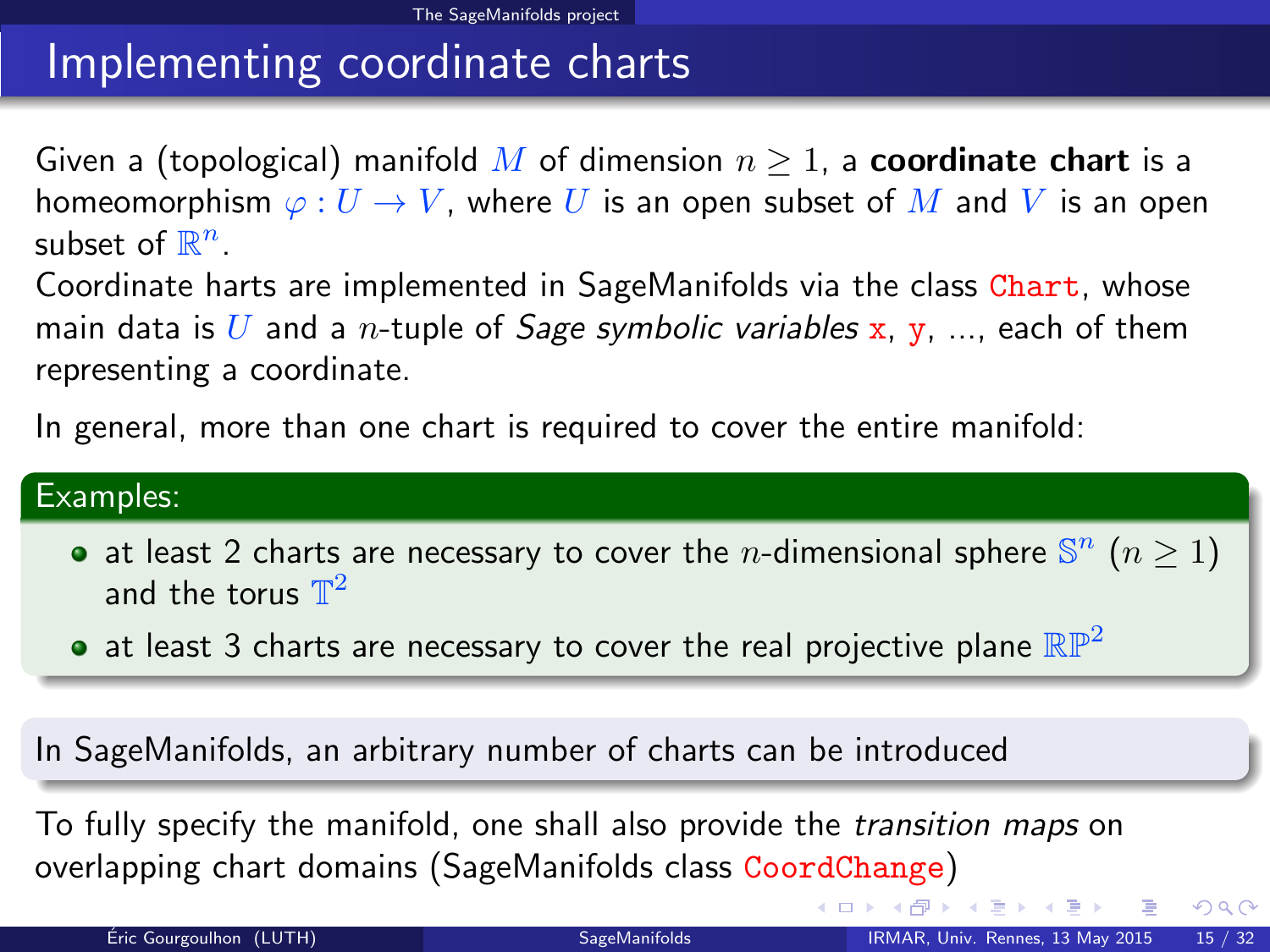## Implementing scalar fields

A scalar field on manifold  $M$  is a smooth mapping

 $f: U \subset M \longrightarrow \mathbb{R}$  $p \longrightarrow f(p)$ 

where  $U$  is an open subset of  $M$ .

<span id="page-24-0"></span>メロト メ何ト メミト メミト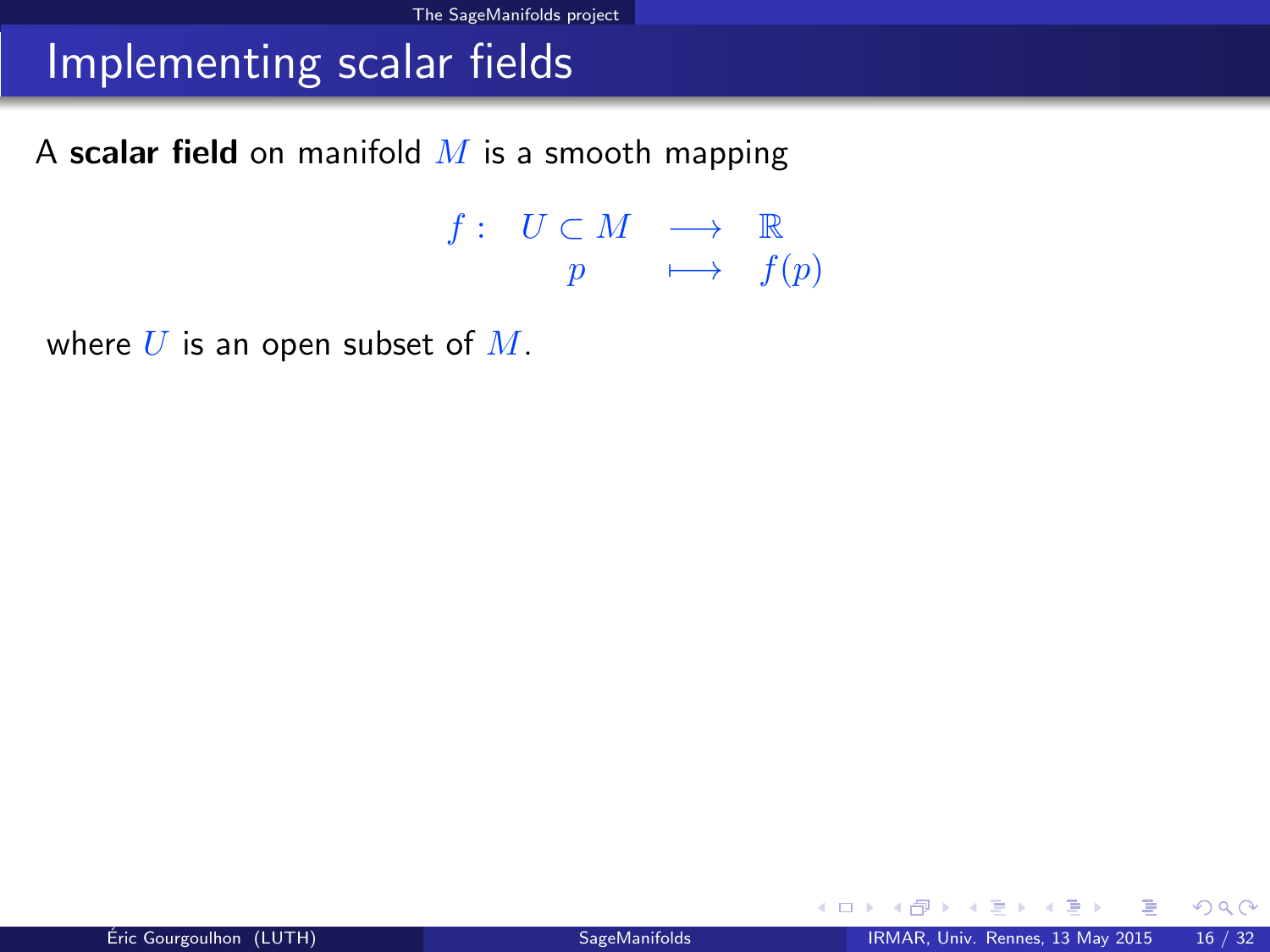## Implementing scalar fields

A scalar field on manifold  $M$  is a smooth mapping

 $f: U \subset M \longrightarrow \mathbb{R}$  $p \longrightarrow f(p)$ 

where  $U$  is an open subset of  $M$ .

A scalar field maps *points*, not *coordinates*, to real numbers  $\implies$  an object f in the ScalarField class has different **coordinate** representations in different charts defined on  $U$ .

<span id="page-25-0"></span> $QQ$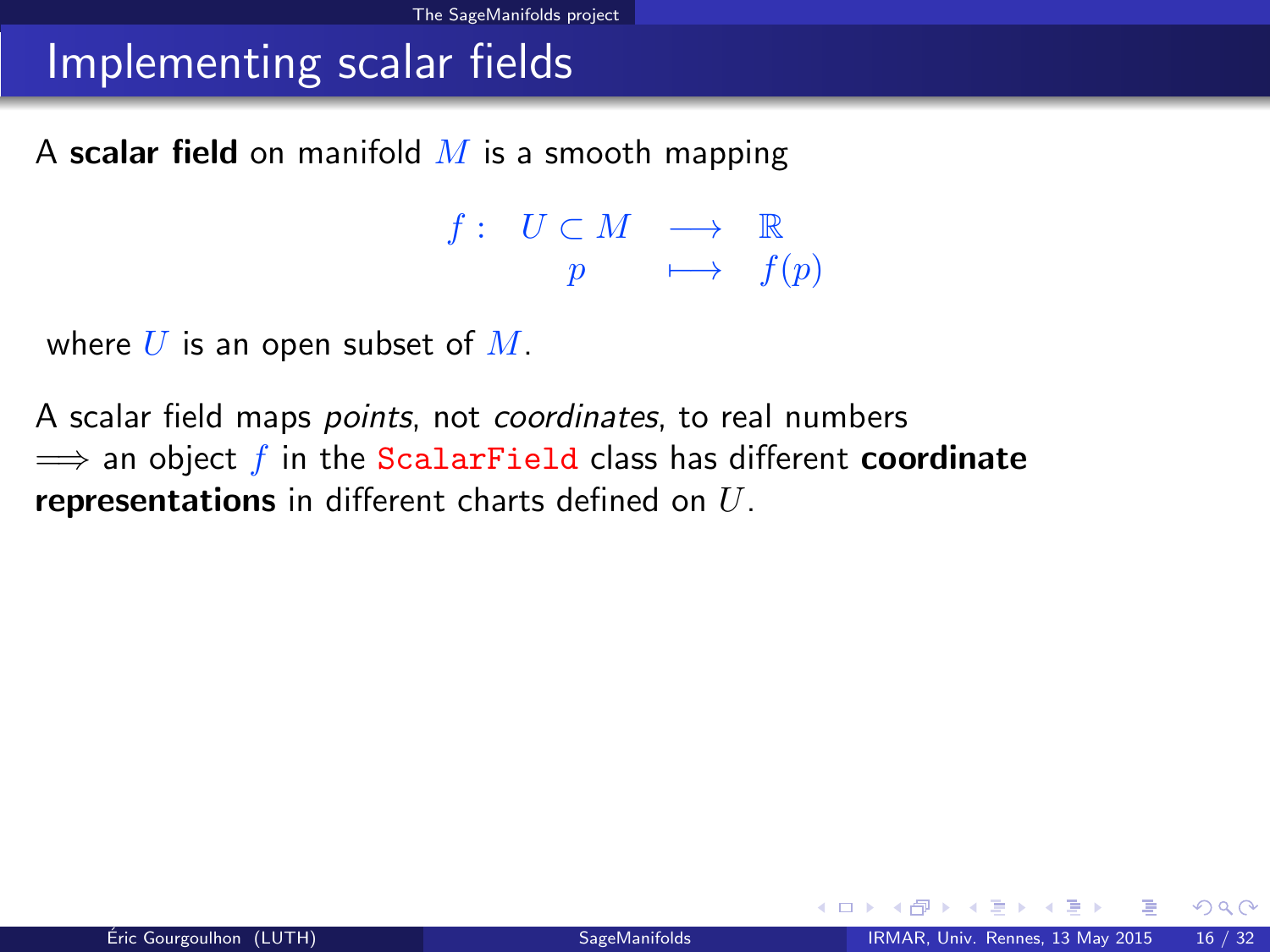# Implementing scalar fields

A scalar field on manifold  $M$  is a smooth mapping

<span id="page-26-0"></span> $f: U \subset M \longrightarrow \mathbb{R}$  $p \longrightarrow f(p)$ 

where  $U$  is an open subset of  $M$ .

A scalar field maps *points*, not *coordinates*, to real numbers  $\implies$  an object f in the ScalarField class has different coordinate representations in different charts defined on  $U$ .

The various coordinate representations  $F, \hat{F}, \dots$  of f are stored as a Python dictionary whose keys are the charts  $C, \hat{C}, \dots$ 

$$
f.\text{express} = \left\{C : F, \ C : \hat{F}, \dots\right\}
$$
\n
$$
\text{with } f(p) = F\left(\frac{x^1}{\dots}, \frac{x^n}{\dots}\right) = \hat{F}\left(\frac{\hat{x}^1}{\dots}, \frac{\hat{x}^n}{\dots}\right) = \dots
$$
\n
$$
\text{point} \quad \text{coord. of } p \quad \text{coord. of } p \quad \text{in chart } \hat{C}
$$
\n
$$
\text{Eiric Gourgoulhon (LUTH)} \quad \text{SagelMantfolds}
$$
\n
$$
\text{RMAR, Univ. Rennes, 13 May 2015} = \text{CQCD} \times \text{CQCD} \times \text{CQCD} \times \text{CQCD} \times \text{CQCD} \times \text{CQCD} \times \text{CQCD} \times \text{CQCD} \times \text{CQCD} \times \text{CQCD} \times \text{CQCD} \times \text{CQCD} \times \text{CQCD} \times \text{CQCD} \times \text{CQCD} \times \text{CQCD} \times \text{CQCD} \times \text{CQCD} \times \text{CQCD} \times \text{CQCD} \times \text{CQCD} \times \text{CQCD} \times \text{CQCD} \times \text{CQCD} \times \text{CQCD} \times \text{CQCD} \times \text{CQCD} \times \text{CQCD} \times \text{CQCD} \times \text{CQCD} \times \text{CQCD} \times \text{CQCD} \times \text{CQCD} \times \text{CQCD} \times \text{CQCD} \times \text{CQCD} \times \text{CQCD} \times \text{CQCD} \times \text{CQCD} \times \text{CQCD} \times \text{CQCD} \times \text{CQCD} \times \text{CQCD} \times \text{CQCD} \times \text{CQCD} \times \text{CQCD} \times \text{CQCD} \times \text{CQCD} \times \text{CQCD} \times \text{CQCD} \times \text{CQCD} \times \text{CQCD} \times \text{CQCD} \times \text{CQCD} \times \text{CQCD} \times \text{CQCD} \times \text{CQCD} \times \text{CQCD} \times \text{CQCD} \times \text{CQCD} \times \
$$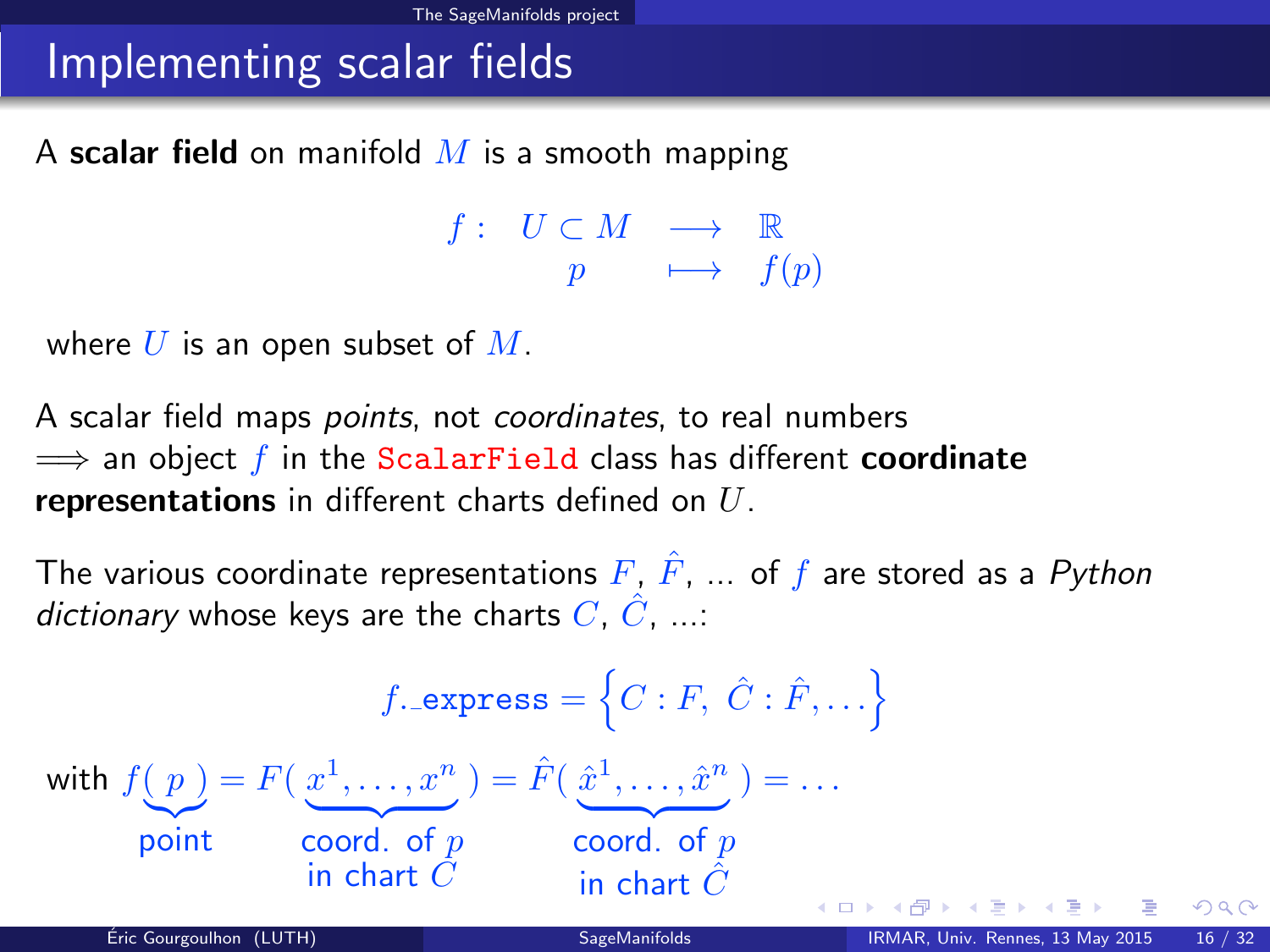### The scalar field algebra

Given an open subset  $U \subset M$ , the set  $C^\infty(U)$  of scalar fields defined on  $U$  has naturally the structure of a **commutative algebra over**  $\mathbb{R}$ : it is clearly a vector space over  $\mathbb R$  and it is endowed with a commutative ring structure by pointwise multiplication:

<span id="page-27-0"></span> $\forall f, g \in C^{\infty}(U), \quad \forall p \in U, \quad (f.g)(p) := f(p)g(p)$ 

The algebra  $C^\infty(U)$  is implemented in SageManifolds via the class ScalarFieldAlgebra.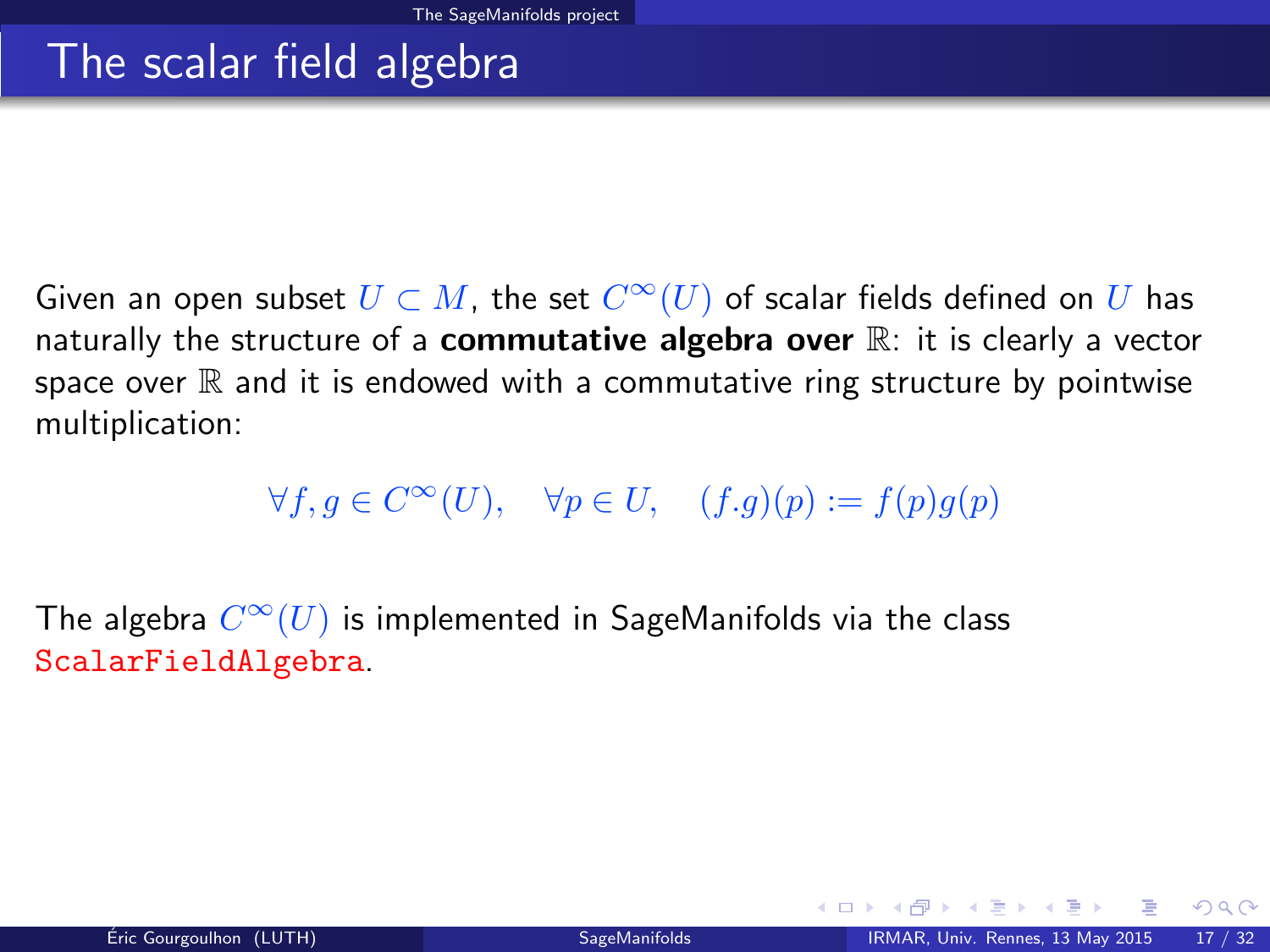# Classes for scalar fields





Native Sage class



SageManifolds class (differential part)

<span id="page-28-0"></span>4 0 8 1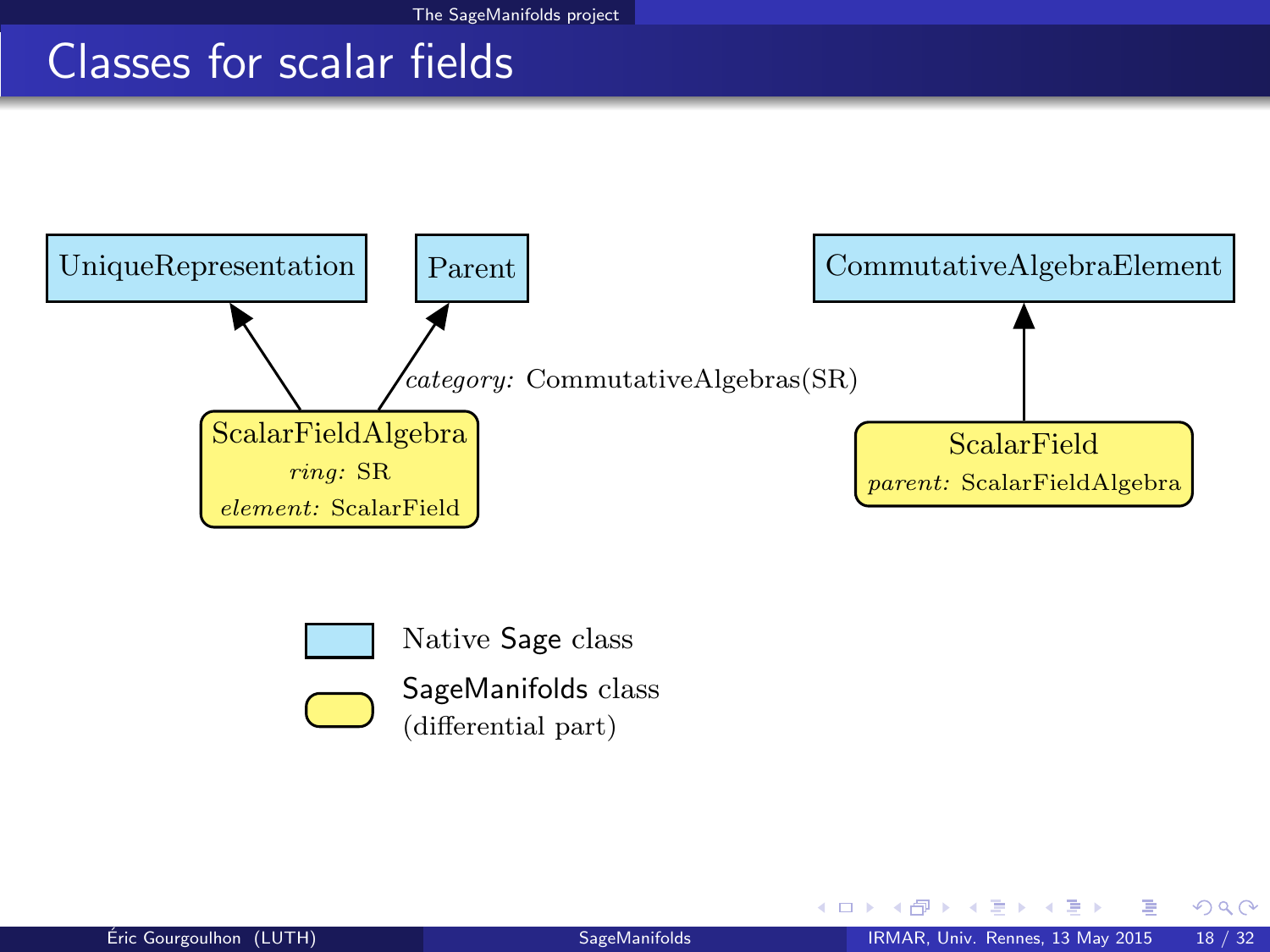# Vector field modules

Given an open subset  $U \subset M$ , the set  $\mathcal{X}(U)$  of smooth vector fields defined on U has naturally the structure of a **module over the scalar field algebra**  $C^\infty(U).$ 

 $\mathcal{X}(U)$  is a free module  $\iff U$  admits a global vector frame  $(e_a)_{1\leq a\leq n}$ .

 $\forall v \in \mathcal{X}(U), \quad v = v^a \mathbf{e}_a, \quad \text{with } v^a \in C^\infty(U)$ 

At any point  $p \in U$ , the above translates into an identity in the *tangent vector* space  $T_pM$ :

 $\boldsymbol{v}(p) = v^a(p) \; \boldsymbol{e}_a(p), \quad \text{with } v^a(p) \in \mathbb{R}$ 

#### Example:

If U is the domain of a coordinate chart  $(x^a)_{1\leq a\leq n}$ ,  $\mathcal{X}(U)$  is a free module of rank  $n$  over  $C^\infty(U)$ , a basis of it being the coordinate frame  $(\partial/\partial x^a)_{1\leq a\leq n}.$ 

<span id="page-29-0"></span> $2990$ 

メロメ メ御き メミメ メミメ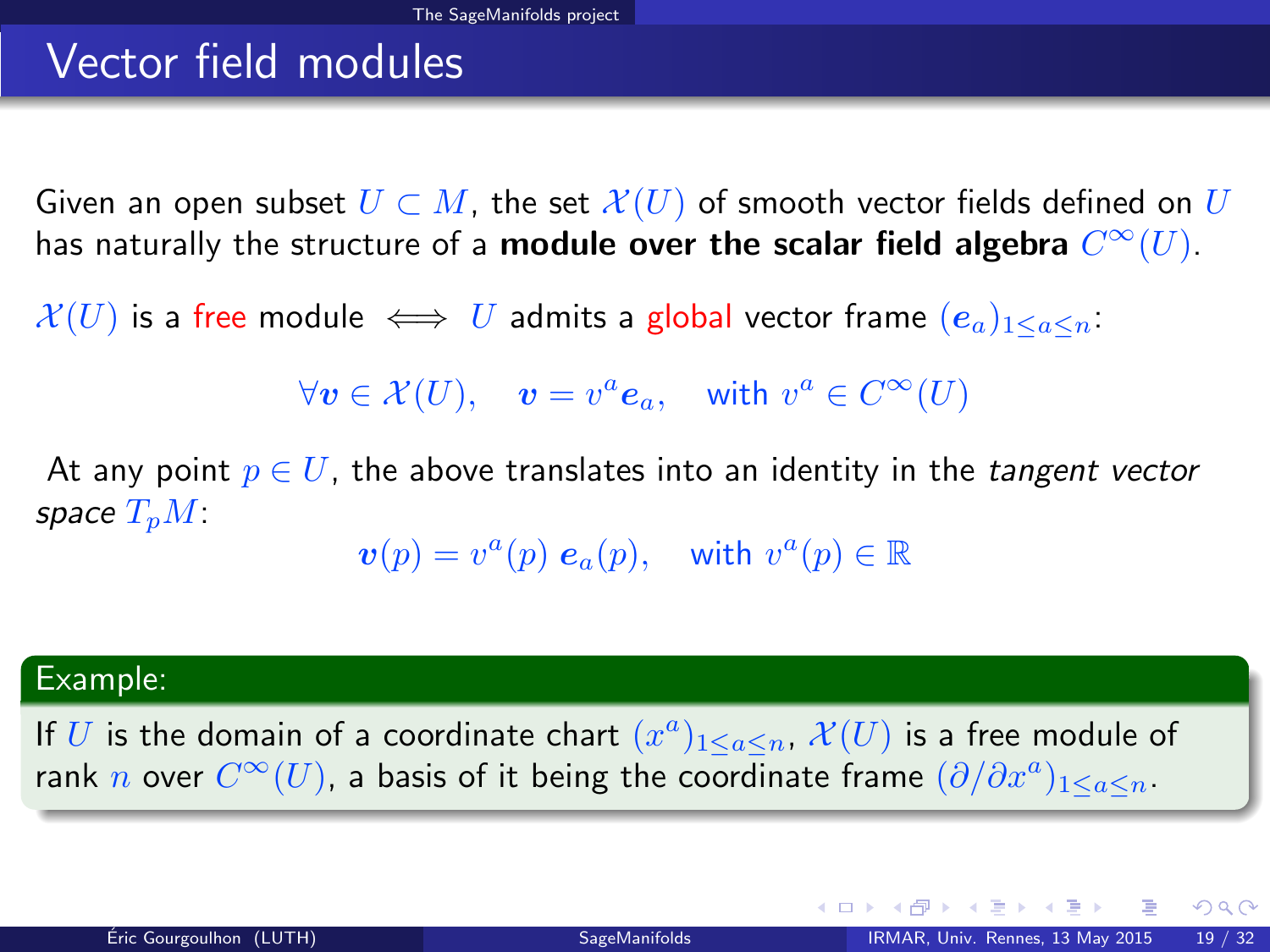# Parallelizable manifolds

| M is a <b>parallelizable manifold</b> $\iff$ M admits a global vector frame |                                          |
|-----------------------------------------------------------------------------|------------------------------------------|
|                                                                             | $\iff$ $\mathcal{X}(M)$ is a free module |
|                                                                             | $\iff$ M's tangent bundle is trivial:    |
|                                                                             | $TM \sim M \times \mathbb{R}^n$          |
|                                                                             |                                          |

4 0 8 4 同  $\sim$ э  $\sim$  <span id="page-30-0"></span> $299$ 

ŧ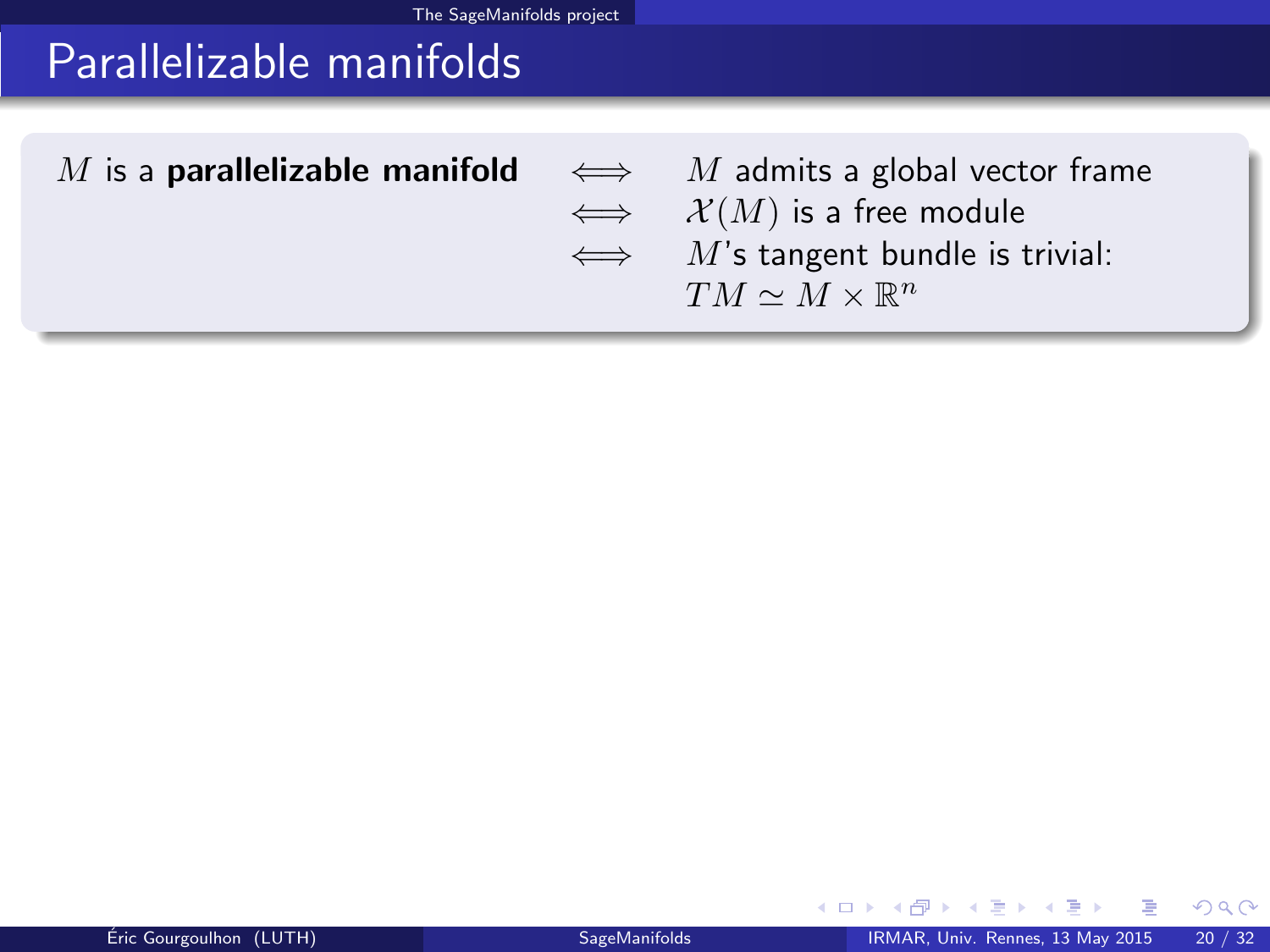# Parallelizable manifolds

M is a **parallelizable manifold**  $\iff$  M admits a global vector frame  $\iff$   $\mathcal{X}(M)$  is a free module  $\iff$  M's tangent bundle is trivial:  $TM \simeq M \times \mathbb{R}^n$ 

#### Examples of parallelizable manifolds

- $\mathbb{R}^n$  (global coordinate charts  $\Rightarrow$  global vector frames)
- the circle  $\mathbb{S}^1$  (NB: no global coordinate chart)
- the torus  $\mathbb{T}^2 = \mathbb{S}^1 \times \mathbb{S}^1$
- the 3-sphere  $\mathbb{S}^3 \simeq \mathrm{SU}(2)$ , as any Lie group
- the 7-sphere  $\mathbb{S}^7$
- <span id="page-31-0"></span>• any orientable 3-manifold (Steenrod theorem)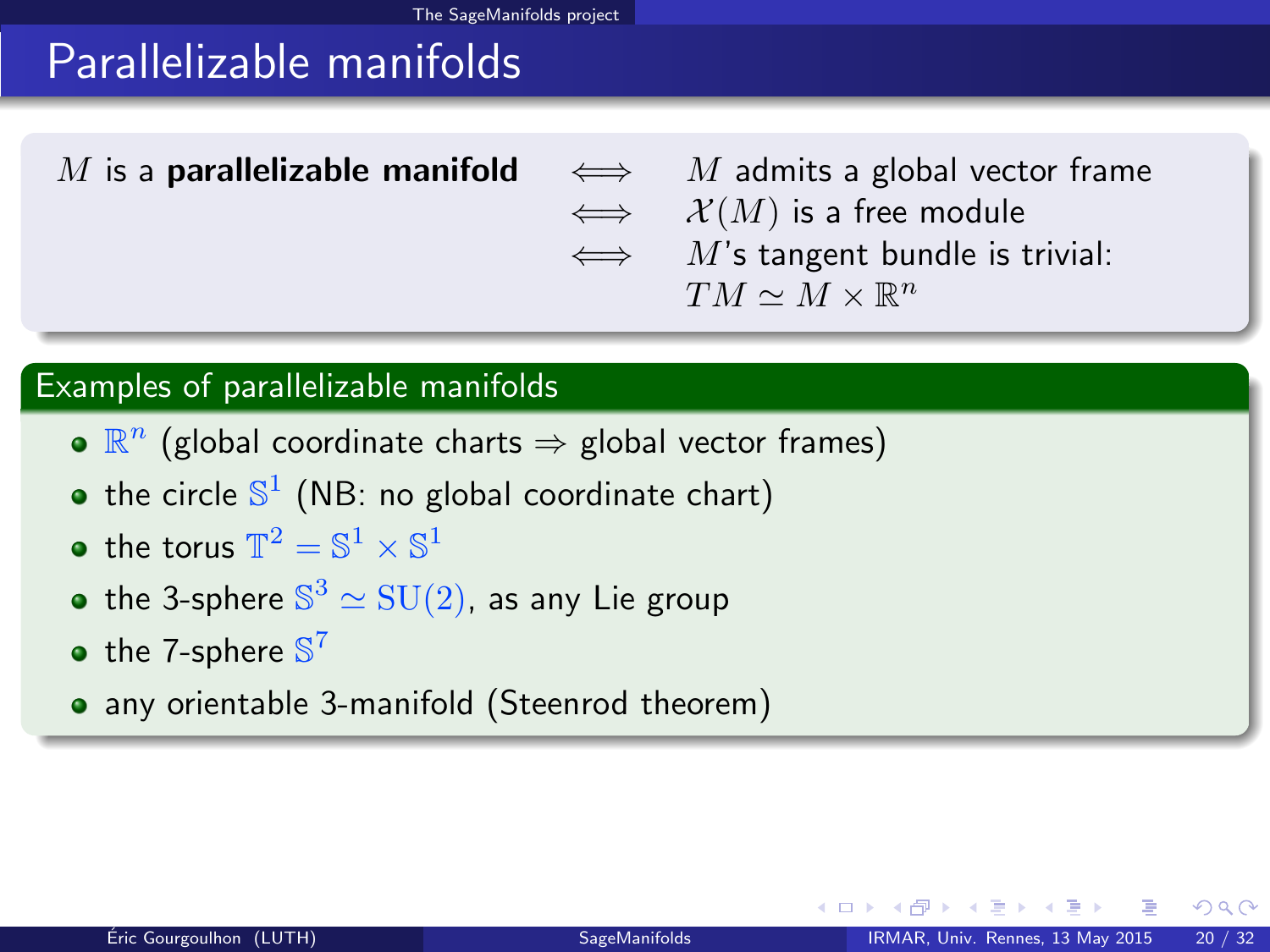# Parallelizable manifolds

M is a **parallelizable manifold**  $\iff$  M admits a global vector frame  $\iff$   $\mathcal{X}(M)$  is a free module  $\iff$  M's tangent bundle is trivial:  $TM \simeq M \times \mathbb{R}^n$ 

#### Examples of parallelizable manifolds

- $\mathbb{R}^n$  (global coordinate charts  $\Rightarrow$  global vector frames)
- the circle  $\mathbb{S}^1$  (NB: no global coordinate chart)
- the torus  $\mathbb{T}^2 = \mathbb{S}^1 \times \mathbb{S}^1$
- the 3-sphere  $\mathbb{S}^3 \simeq \mathrm{SU}(2)$ , as any Lie group
- the 7-sphere  $\mathbb{S}^7$
- any orientable 3-manifold (Steenrod theorem)

#### Examples of non-parallelizable manifolds

- the sphere  $\mathbb{S}^2$  (hairy ball theorem!) and any n-sphere  $\mathbb{S}^n$  with  $n \not\in \{1,3,7\}$
- <span id="page-32-0"></span>• the real projective plane  $\mathbb{RP}^2$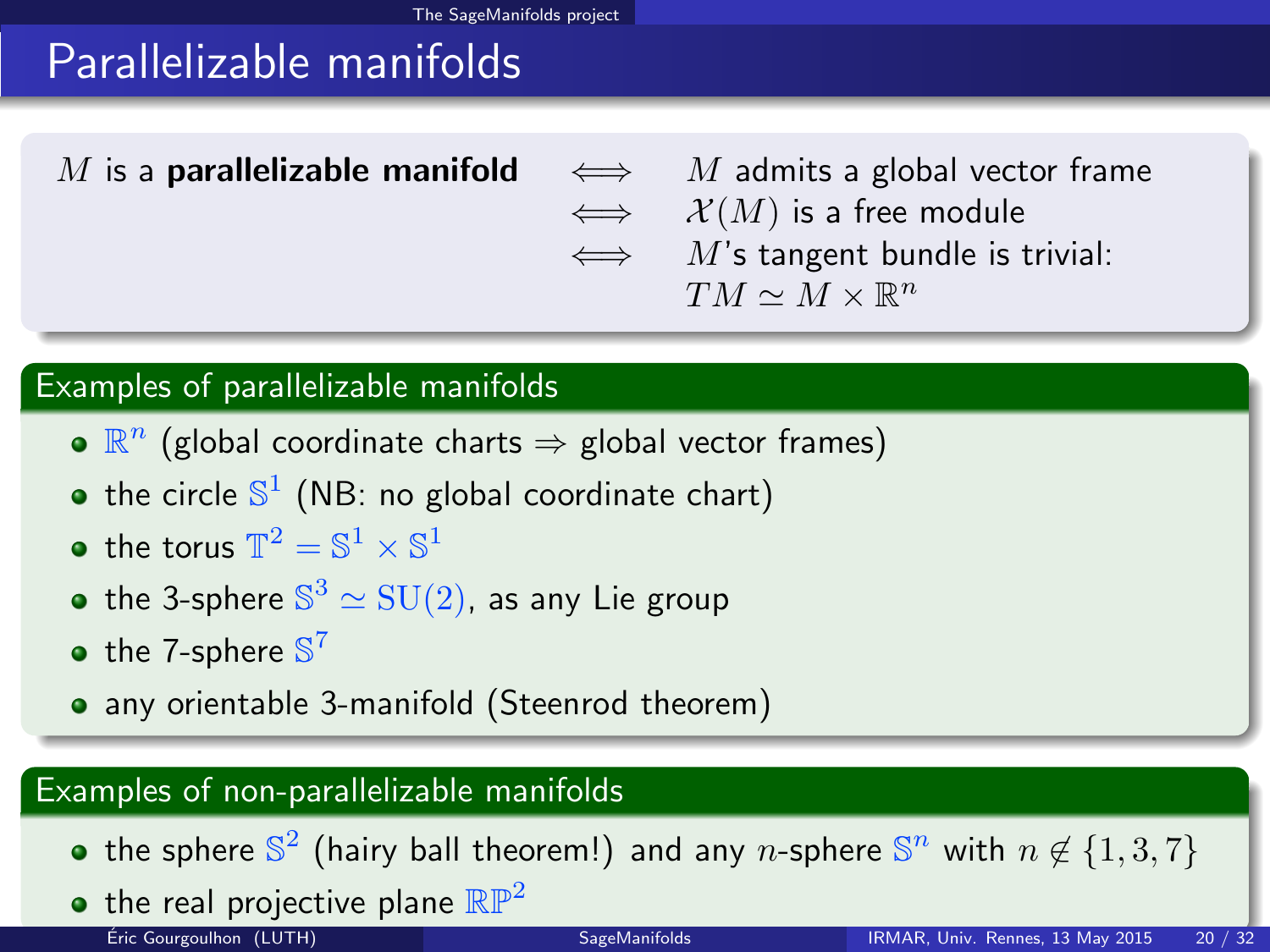## Implementing vector fields

Ultimately, in SageManifolds, vector fields are to be described by their components w.r.t. various vector frames.

<span id="page-33-0"></span>If the manifold  $M$  is not parallelizable, we assume that it can be covered by a finite number N of parallelizable open subsets  $U_i$   $(1 \le i \le N)$  (OK for M compact). We then consider restrictions of vector fields to these domains: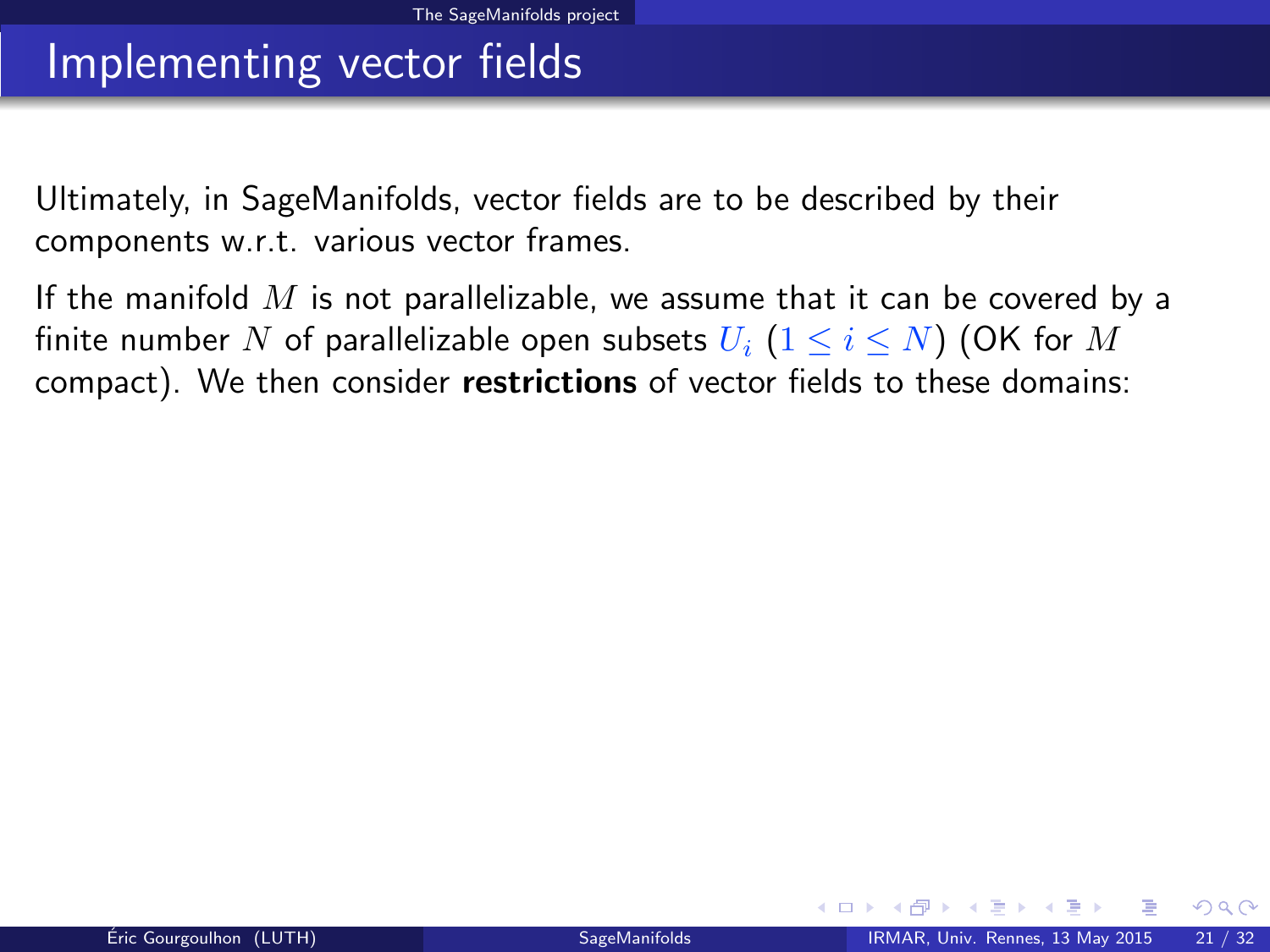## Implementing vector fields

Ultimately, in SageManifolds, vector fields are to be described by their components w.r.t. various vector frames.

If the manifold  $M$  is not parallelizable, we assume that it can be covered by a finite number N of parallelizable open subsets  $U_i$   $(1 \le i \le N)$  (OK for M compact). We then consider restrictions of vector fields to these domains:

For each i,  $\mathcal{X}(U_i)$  is a free module of rank  $n = \dim M$  and is implemented in SageManifolds as an instance of VectorFieldFreeModule, which is a subclass of FiniteRankFreeModule.

Each vector field  $\boldsymbol{v} \in \mathcal{X}(U_i)$  has different set of components  $(v^a)_{1 \leq a \leq n}$  in different vector frames  $(e_a)_{1\leq a\leq n}$  introduced on  $U_i$ . They are stored as a  $Python$ dictionary whose keys are the vector frames:

<span id="page-34-0"></span> $\boldsymbol{v}$ . components =  $\{(\boldsymbol{e}): (v^a),\; (\hat{\boldsymbol{e}}): (\hat{v}^a), \ldots\}$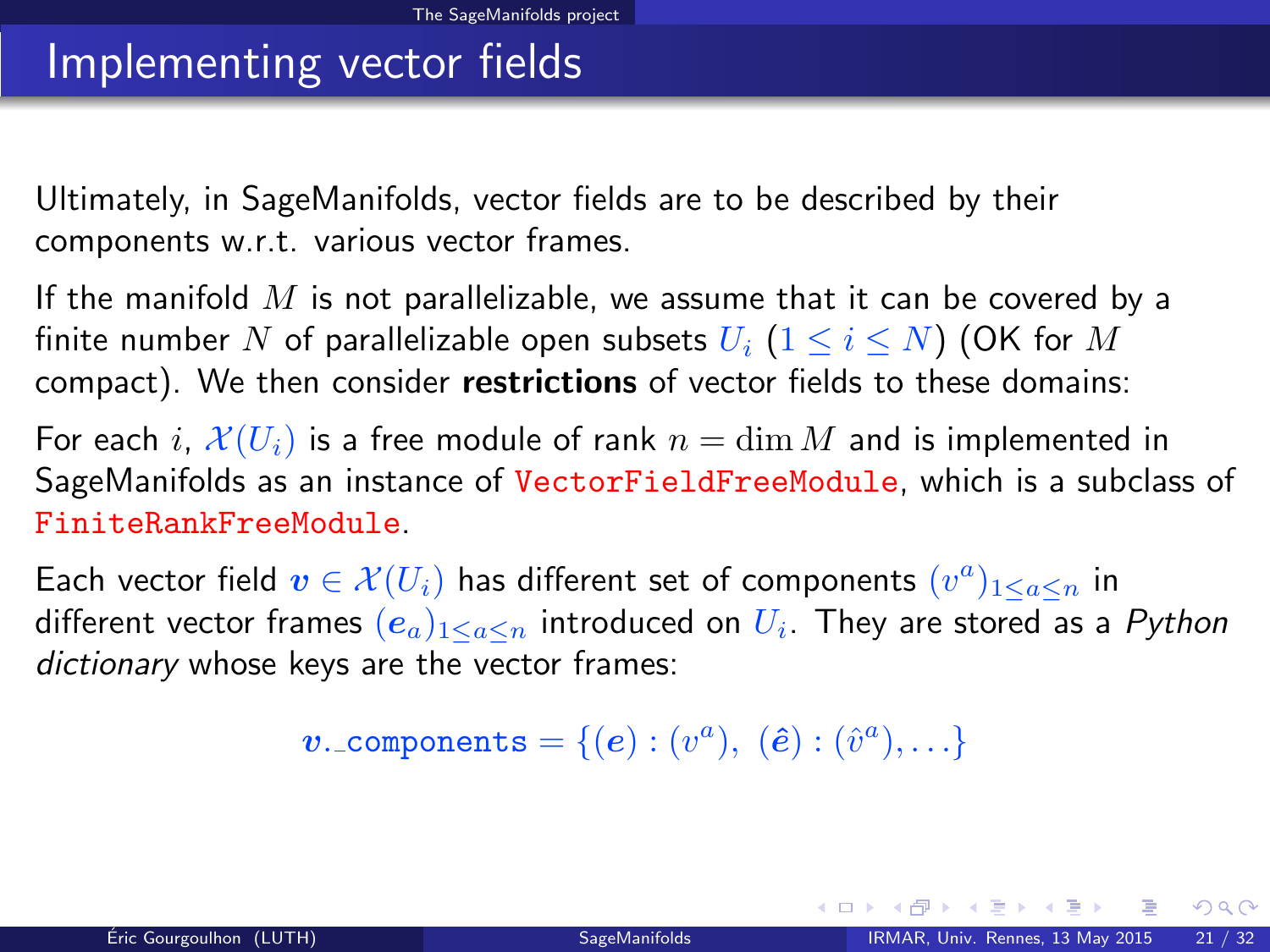# <span id="page-35-0"></span>Module classes in SageManifolds

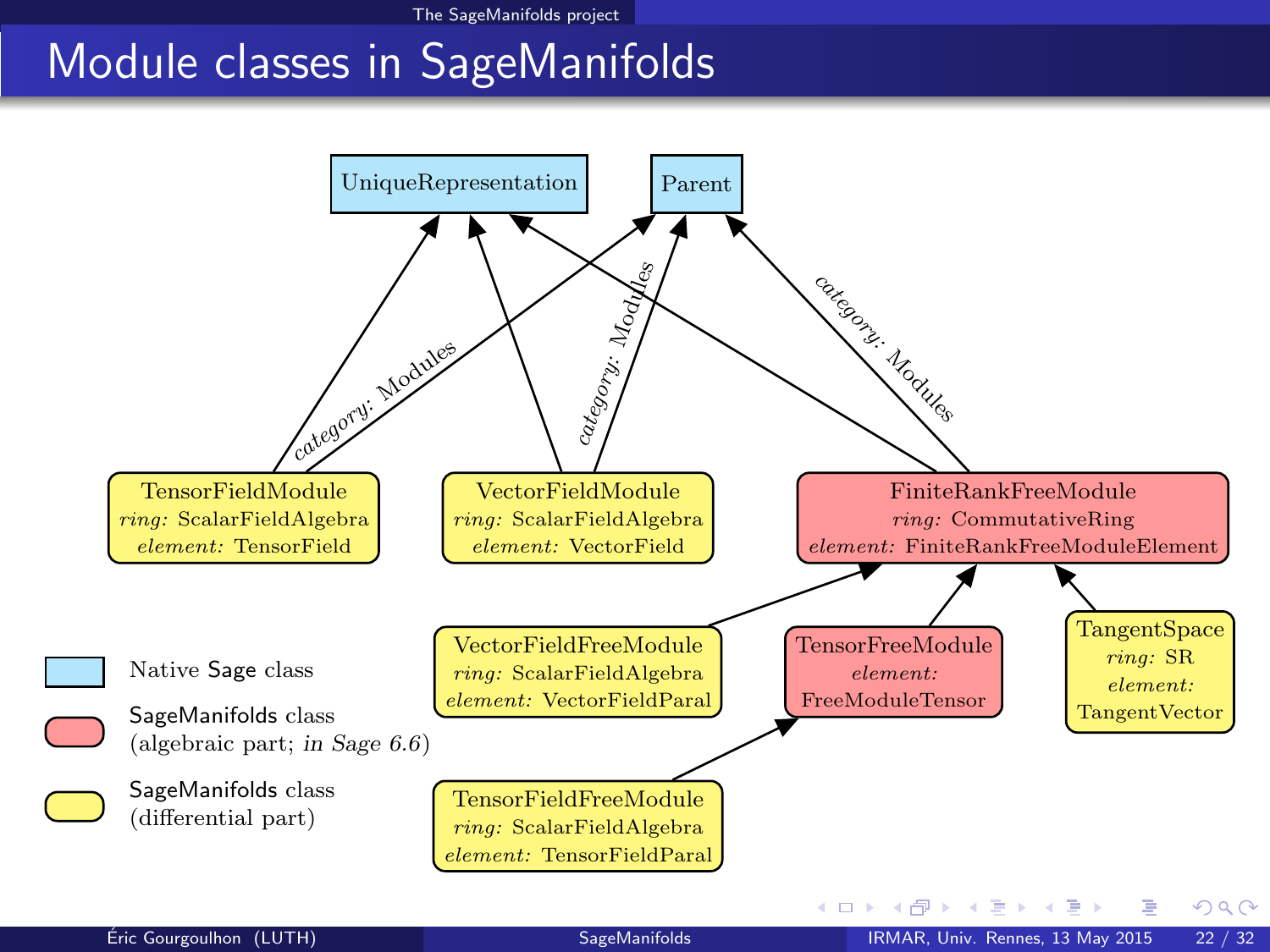### Tensor field classes



<span id="page-36-0"></span> $-4.29 + 4.$ 

**K ロ ト K 何 ト**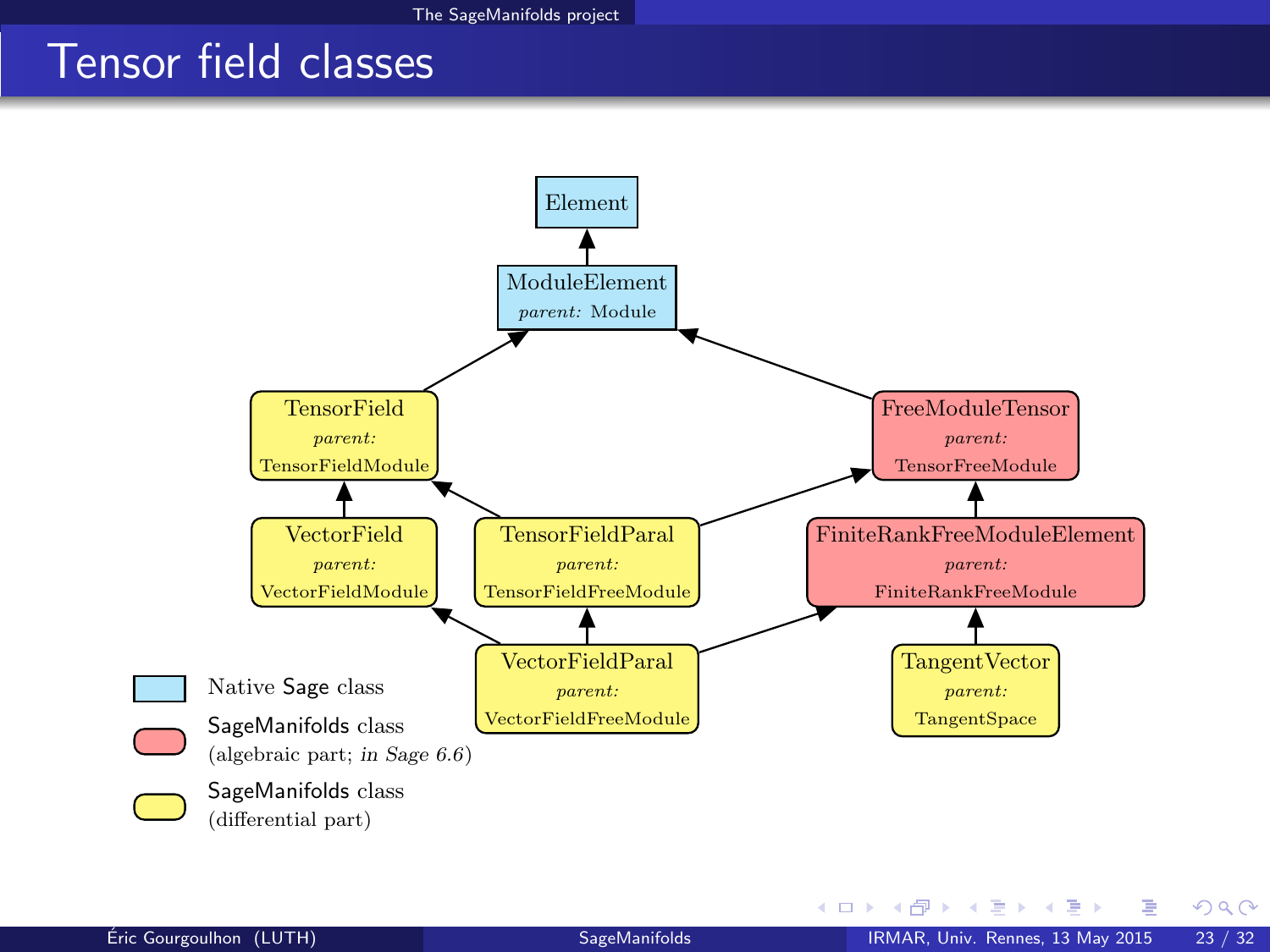## Tensor field storage

<span id="page-37-0"></span>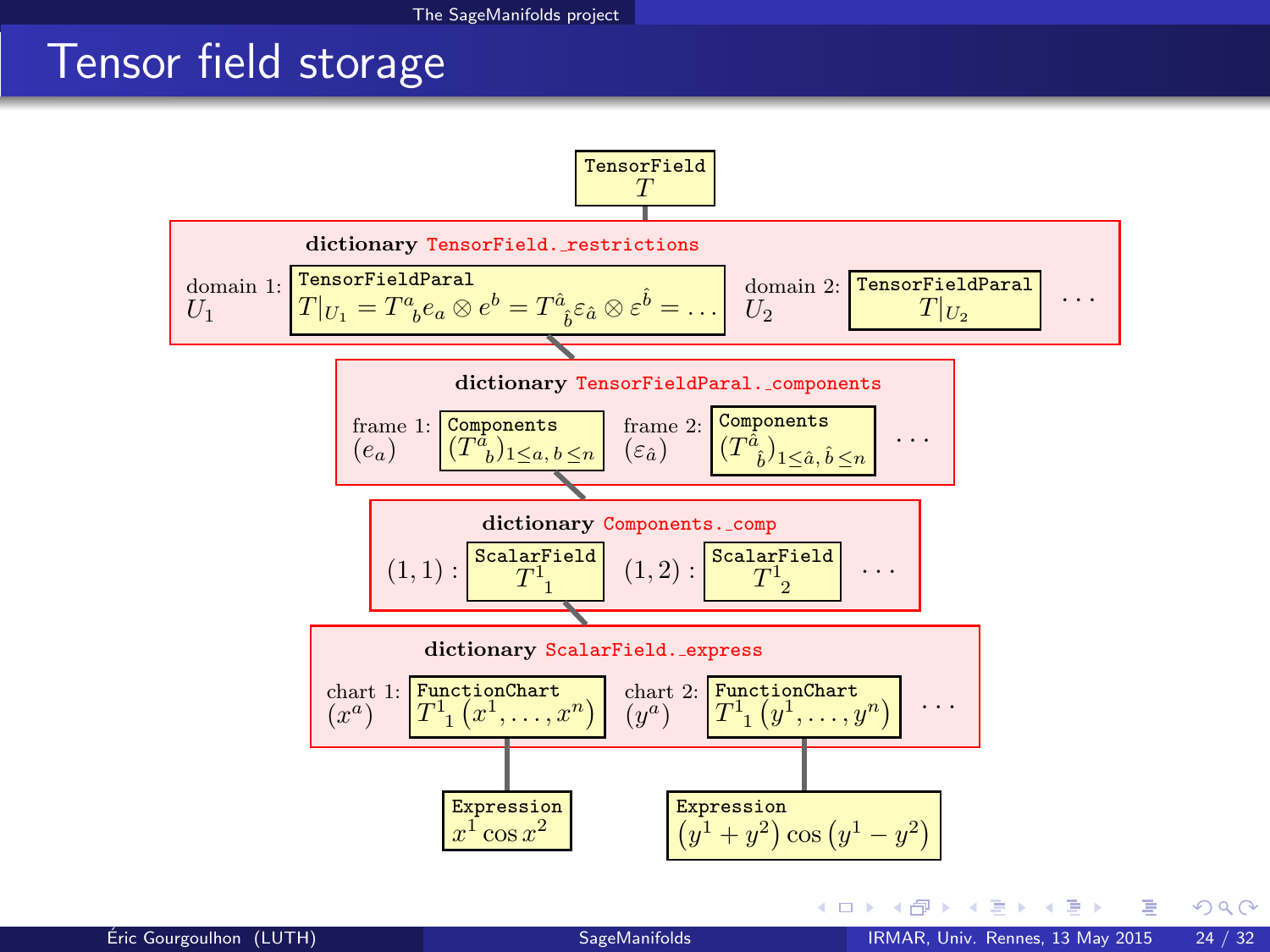# **Outline**

- [Computer differential geometry and tensor calculus](#page-2-0)
- [The SageManifolds project](#page-17-0)
- 3 [Concrete examples:](#page-38-0)  $\mathbb{S}^2$  and  $\mathbb{H}^2$
- **[Conclusion and perspectives](#page-41-0)**

<span id="page-38-0"></span>4 日下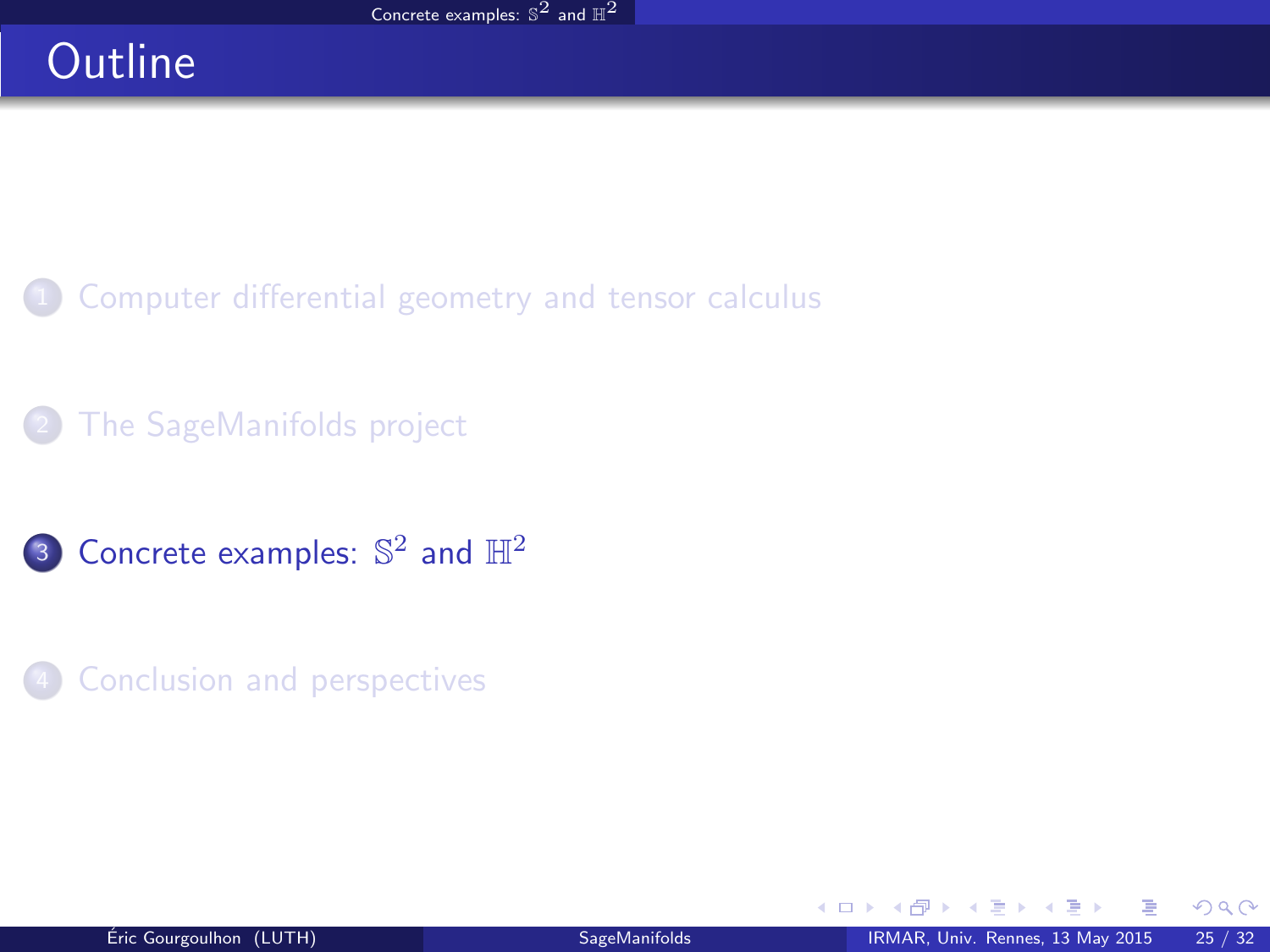#### [Concrete examples:](#page-39-0)  $\mathbb{S}^2$  and  $\mathbb{H}^2$

### The 2-sphere example



<span id="page-39-0"></span>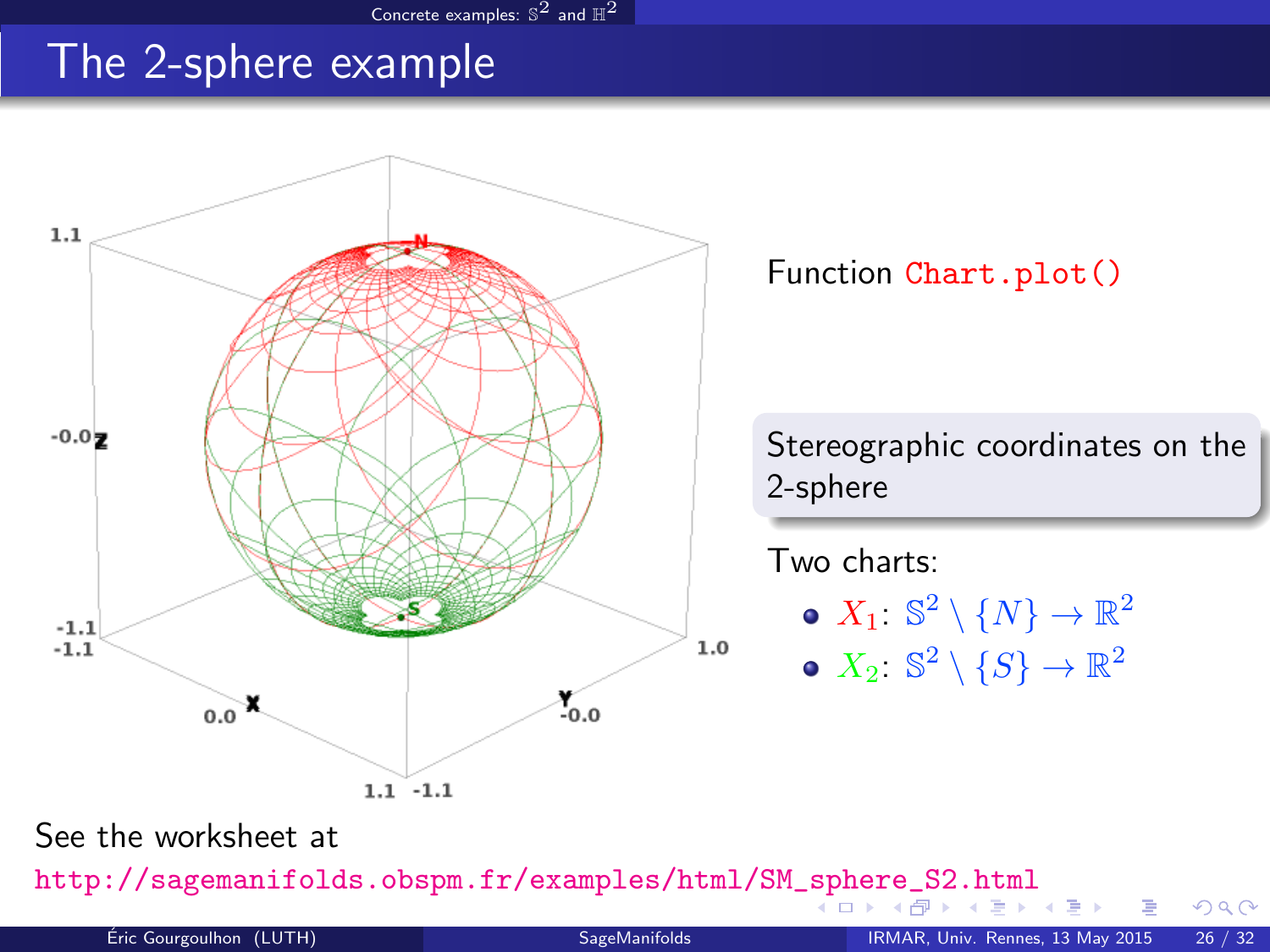# The hyperbolic plane example

[Concrete examples:](#page-40-0)  $\mathbb{S}^2$  and  $\mathbb{H}^2$ 



Charts associated with various models of  $\mathbb{H}^2$ :

- hyperboloidal model (blue)
- Poincaré disk model (red)
- hemispherical model (orange)
- · Poincaré half-plane model (brown)
- =⇒ See the worksheet [here](http://nbviewer.ipython.org/github/sagemanifolds/SageManifolds/blob/master/Worksheets/v0.8/SM_hyperbolic_plane.ipynb)

<span id="page-40-0"></span> $\leftarrow$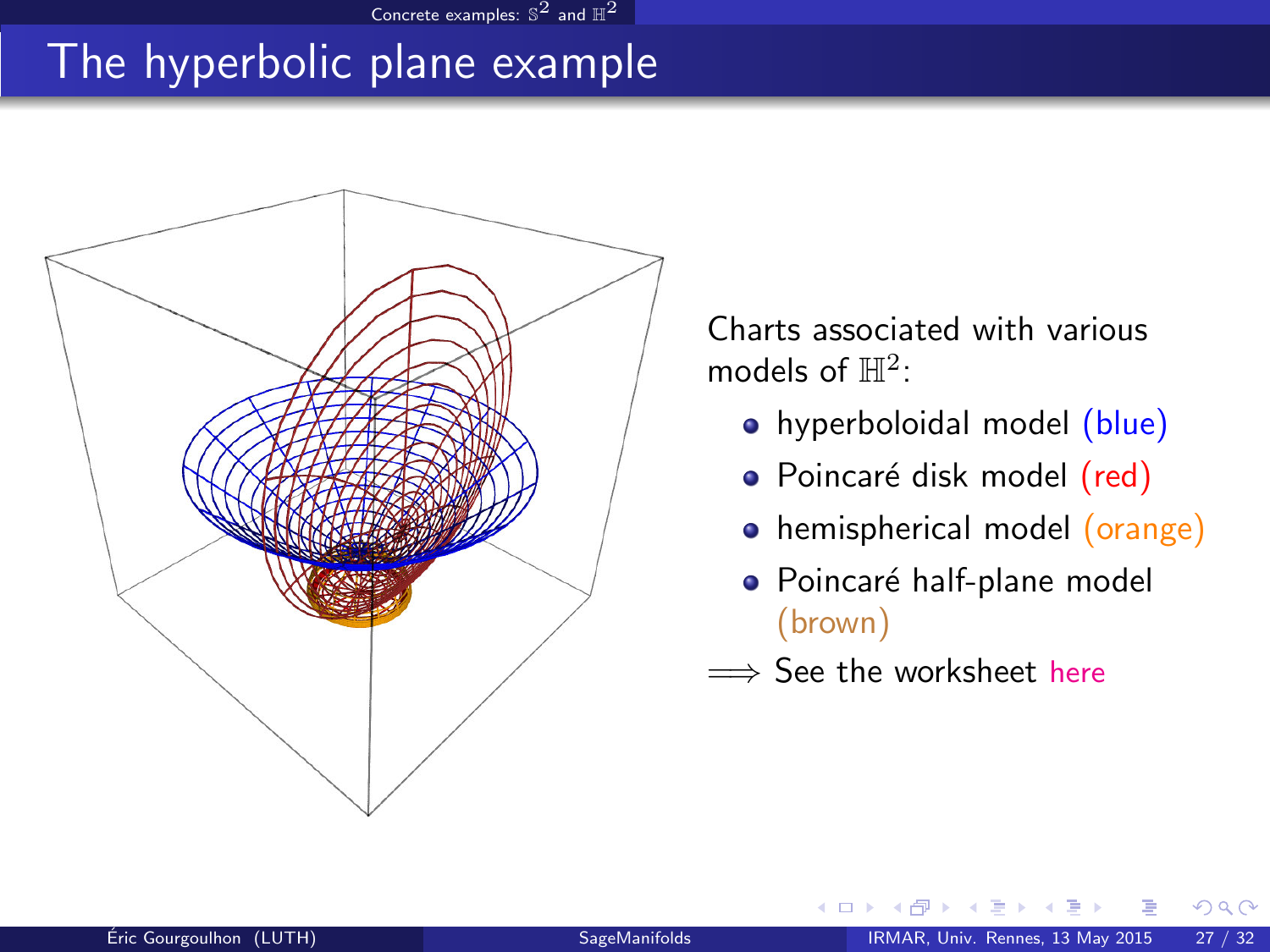# **Outline**

- [Computer differential geometry and tensor calculus](#page-2-0)
- [The SageManifolds project](#page-17-0)
- 3 [Concrete examples:](#page-38-0)  $\mathbb{S}^2$  and  $\mathbb{H}^2$
- 4 [Conclusion and perspectives](#page-41-0)

<span id="page-41-0"></span> $\Omega$ 

э  $\sim$ 

4 日下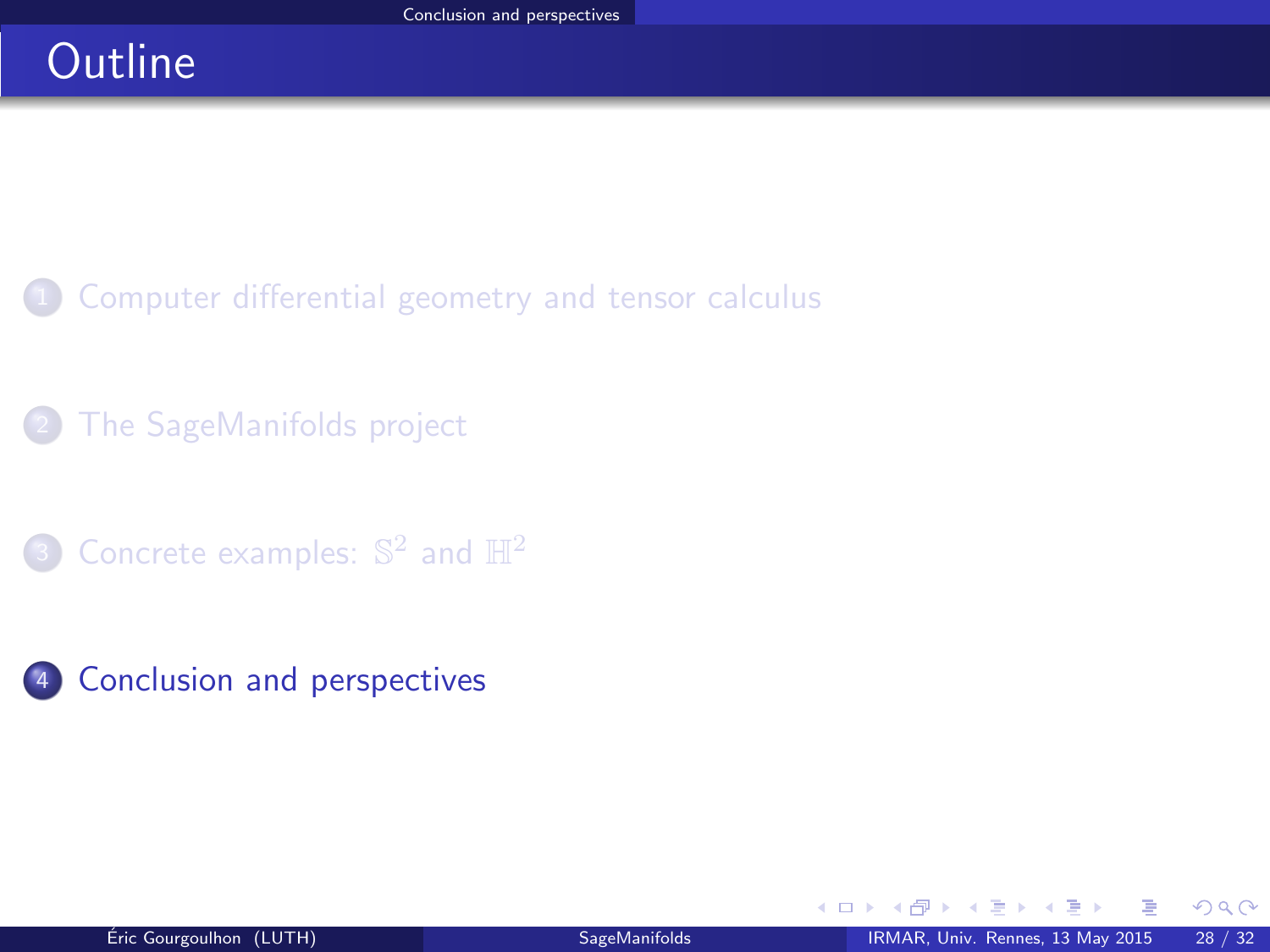# Conclusion and perspectives

• SageManifolds is a work in progress

<span id="page-42-0"></span> $\sim$  47,000 lines of Python code up to now (including comments and doctests)

A preliminary version (v0.7) is freely available (GPL) at <http://sagemanifolds.obspm.fr/> and the development version (to become v0.8 in a few days!) is available from the Git repository <https://github.com/sagemanifolds/sage>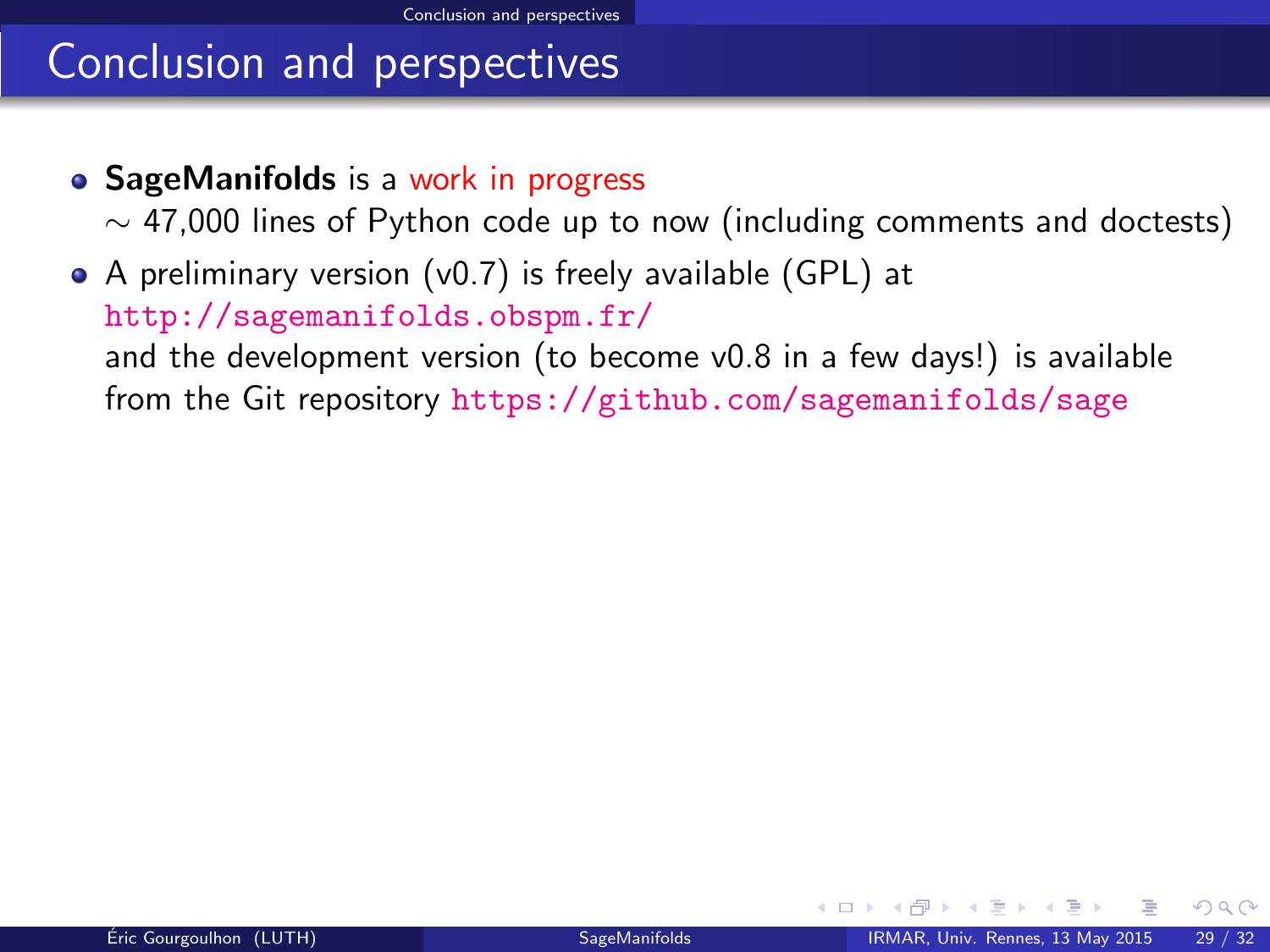# Conclusion and perspectives

• SageManifolds is a work in progress

 $\sim$  47,000 lines of Python code up to now (including comments and doctests)

A preliminary version (v0.7) is freely available (GPL) at <http://sagemanifolds.obspm.fr/> and the development version (to become v0.8 in a few days!) is available from the Git repository <https://github.com/sagemanifolds/sage>

#### Example: installing SageManifolds 0.7 in a branch of a Sage 6.6 install

cd <your Sage root directory> git remote add sm-github<https://github.com/sagemanifolds/sage.git> git fetch -t sm-github sm-v0.7 git checkout -b sagemanifolds git merge FETCH HEAD make

More details at <http://sagemanifolds.obspm.fr/download.html>

<span id="page-43-0"></span>**K ロ ⊁ K 何 ⊁ K ヨ ⊁ K**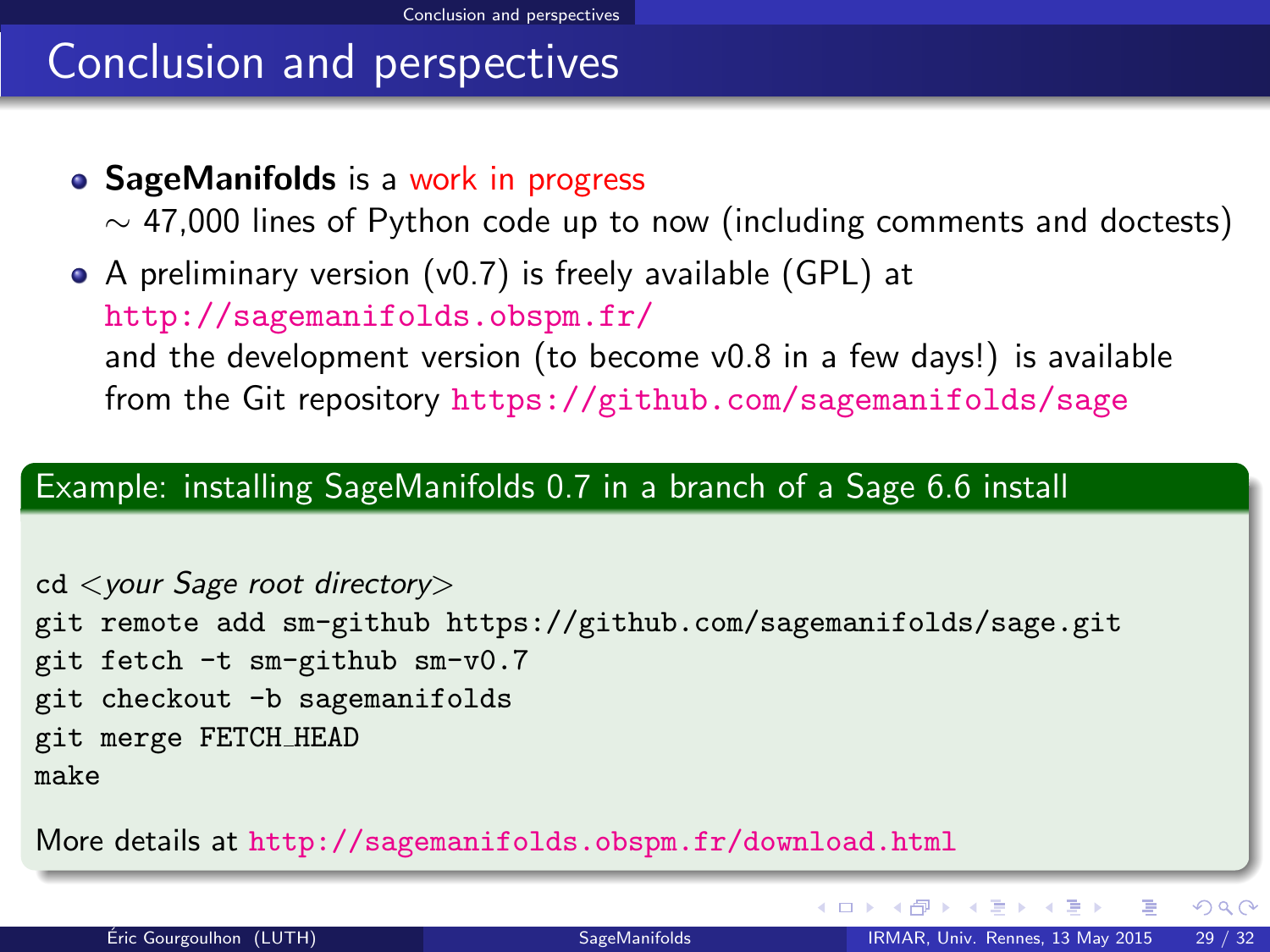### Already present (v0.7):

- maps between manifolds, pullback operator
- submanifolds, pushforward operator
- **e** curves in manifolds
- standard tensor calculus (tensor product, contraction, symmetrization, etc.), even on non-parallelizable manifolds
- all monoterm tensor symmetries
- exterior calculus (wedge product, exterior derivative, Hodge duality)
- **.** Lie derivatives of tensor fields
- affine connections, curvature, torsion
- pseudo-Riemannian metrics, Weyl tensor
- <span id="page-44-0"></span>• some plotting capabilities (charts, points, curves)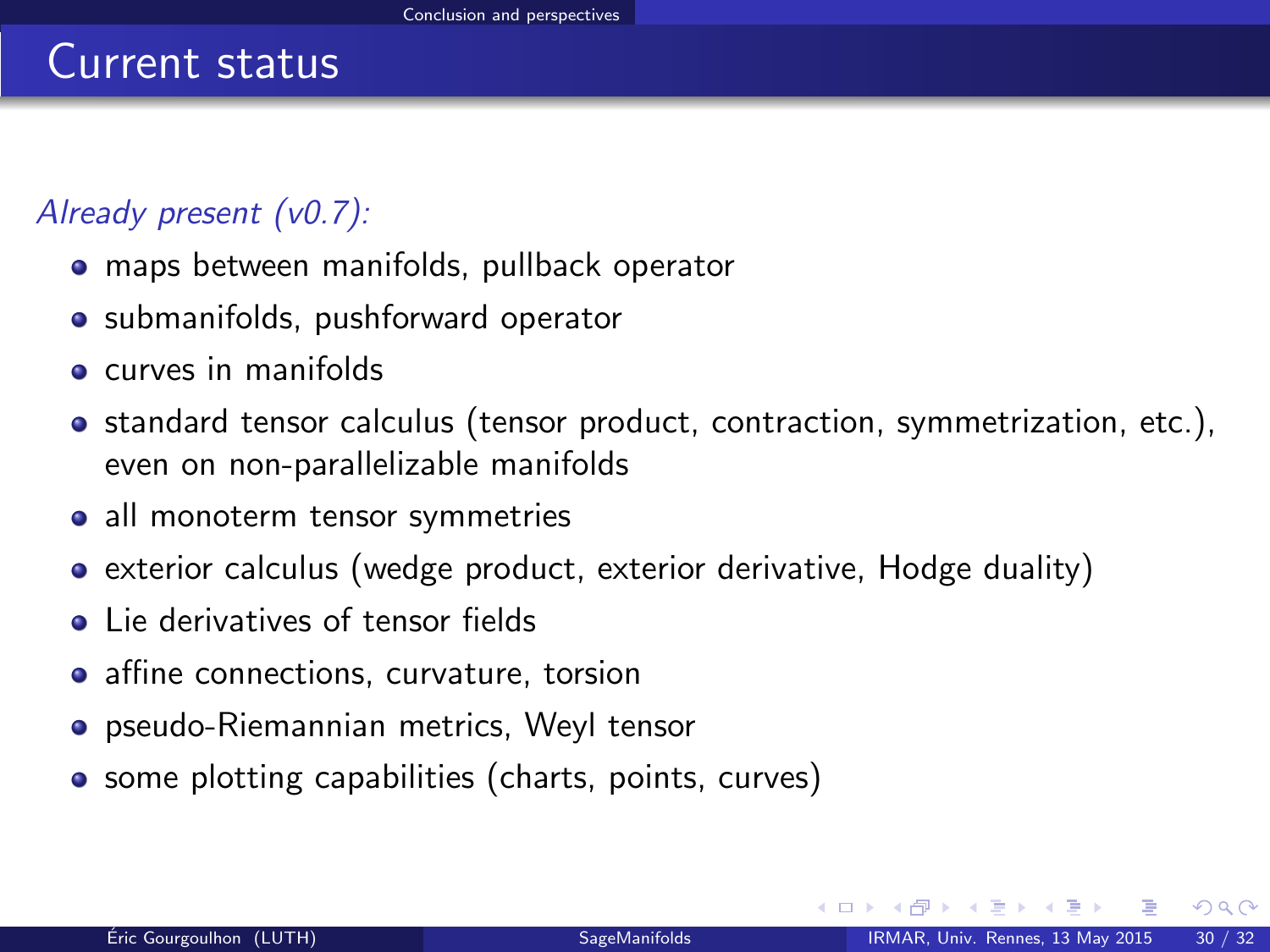- <span id="page-45-0"></span> $\bullet$  In the development version (v0.8 very soon):
	- parallelization (on tensor components) of CPU demanding computations, via the Python library multiprocessing
	- graphical output for vector fields
	- textbook notations for partial derivatives of symbolic functions
	- nice outputs for tables of Christoffel symbols and tensor components
	- $\bullet$  standard math operators ( $\exp$ ,  $\cos$ , etc.) on scalar fields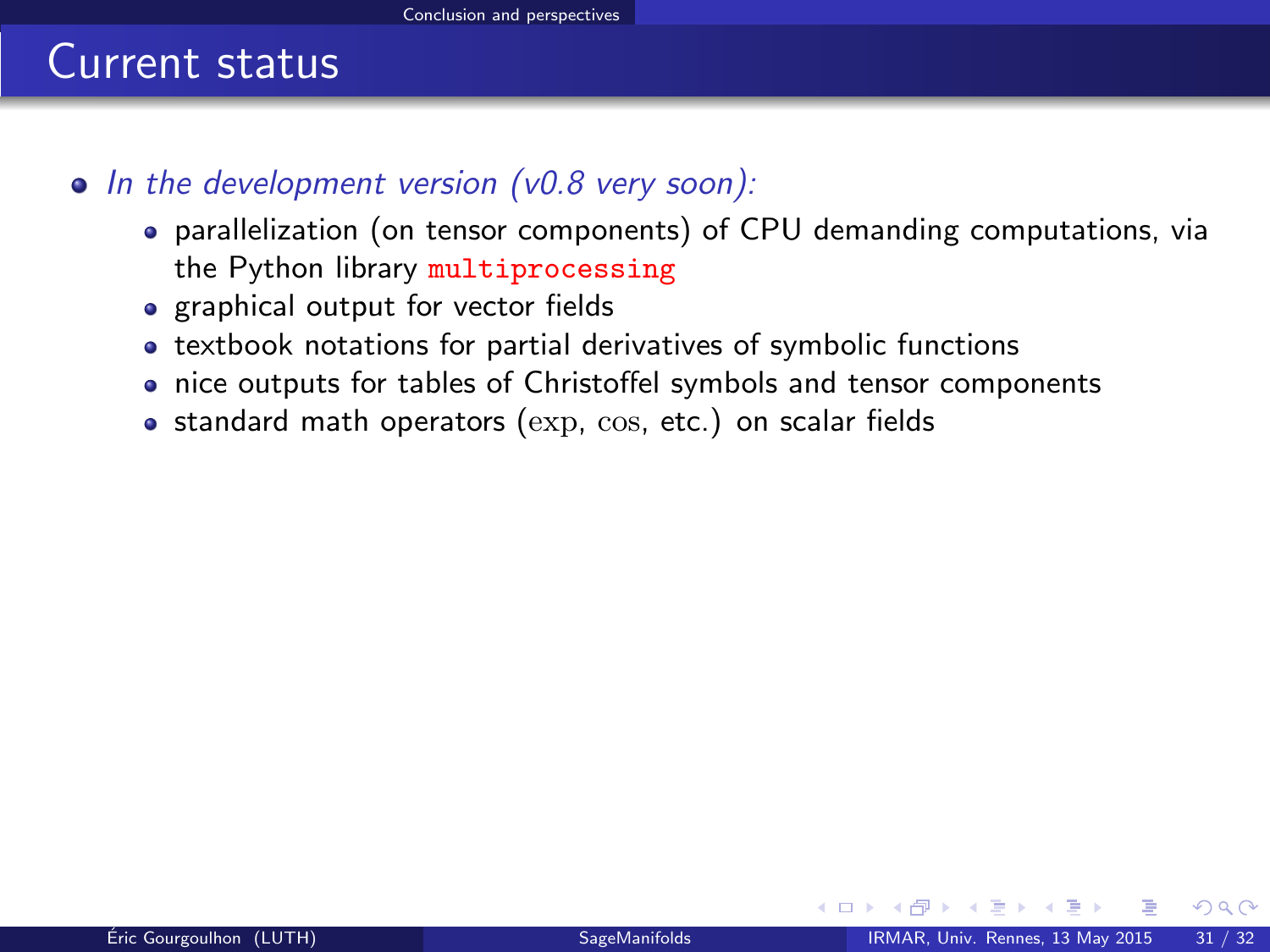- $\bullet$  In the development version (v0.8 very soon):
	- parallelization (on tensor components) of CPU demanding computations, via the Python library multiprocessing
	- graphical output for vector fields
	- textbook notations for partial derivatives of symbolic functions
	- nice outputs for tables of Christoffel symbols and tensor components
	- $\bullet$  standard math operators ( $\exp$ ,  $\cos$ , etc.) on scalar fields
- <span id="page-46-0"></span>• Not implemented yet (but should be soon):
	- extrinsic geometry of pseudo-Riemannian submanifolds
	- computation of geodesics (numerical integration via Sage/GSL or Gyoto)
	- integrals on submanifolds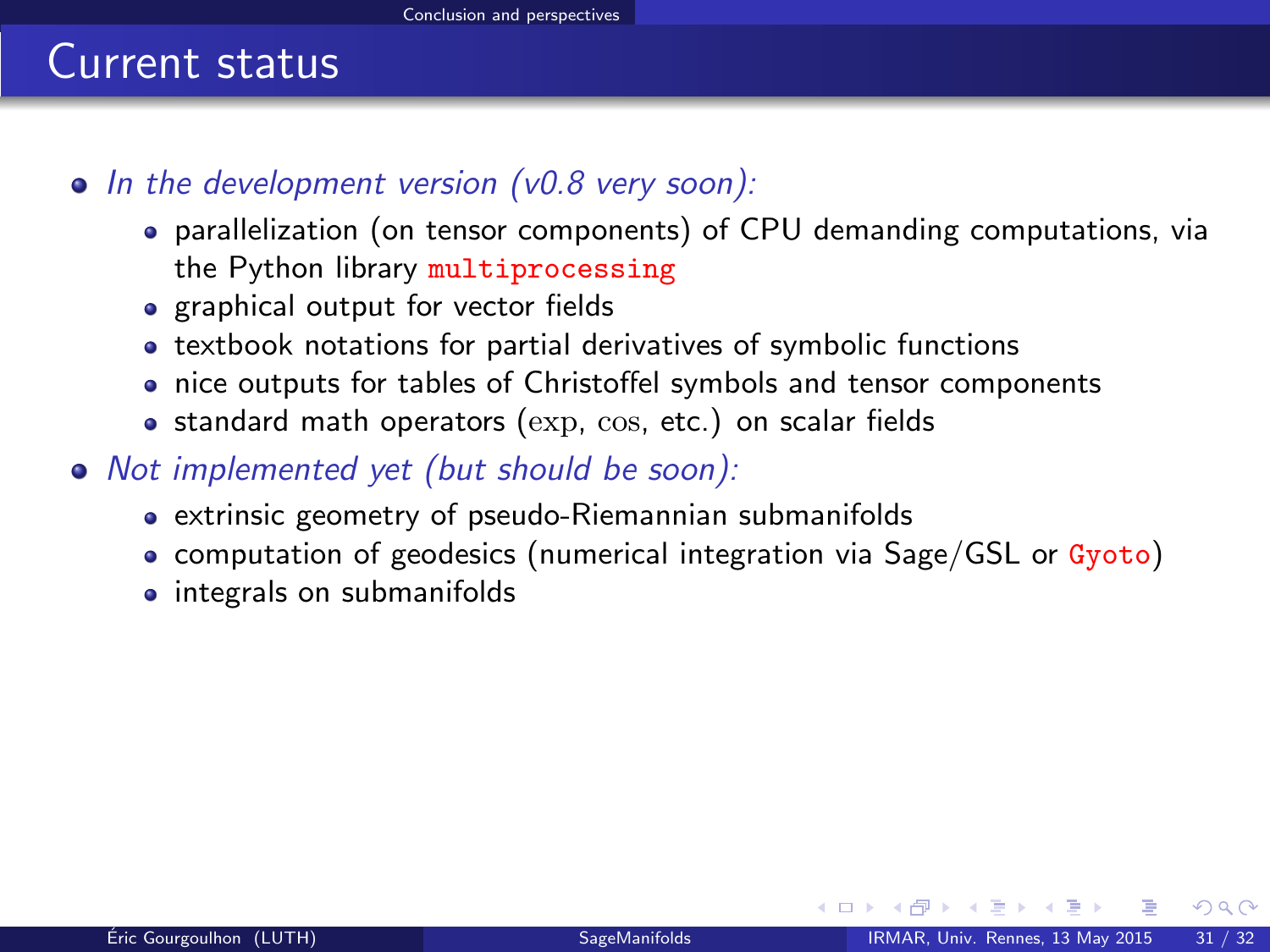- $\bullet$  In the development version (v0.8 very soon):
	- parallelization (on tensor components) of CPU demanding computations, via the Python library multiprocessing
	- graphical output for vector fields
	- textbook notations for partial derivatives of symbolic functions
	- nice outputs for tables of Christoffel symbols and tensor components
	- $\bullet$  standard math operators ( $\exp$ ,  $\cos$ , etc.) on scalar fields
- Not implemented yet (but should be soon):
	- extrinsic geometry of pseudo-Riemannian submanifolds
	- computation of geodesics (numerical integration via Sage/GSL or Gyoto)
	- integrals on submanifolds
- <span id="page-47-0"></span>• Future prospects:
	- add more graphical outputs
	- add more functionalities: symplectic forms, fibre bundles, spinors, variational calculus, etc.
	- connection with numerical relativity: using Sage to explore numerically-generated spacetimes